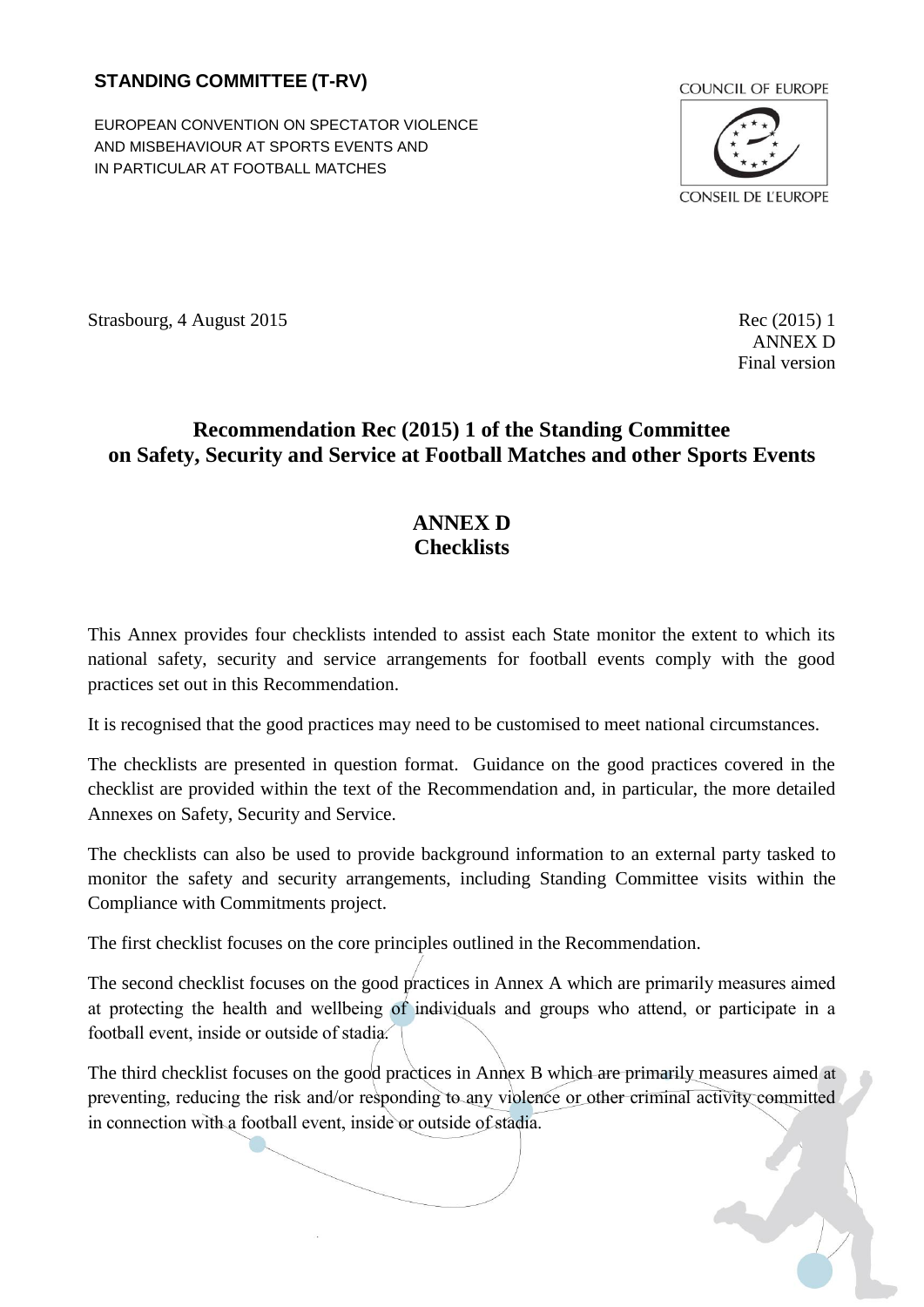## Rec (2015) 1 – ANNEX D

The fourth checklist focuses on the good practices in Annex C which are primarily measures aimed at making individuals and groups feel comfortable, appreciated, and welcome in connection with a football event, inside or outside of stadia.

There is a degree of overlap in the checklists which is inevitable given the extent to which the themes of safety, security and service overlap and interact and cannot be considered in isolation. That is why the core theme of this Recommendation is on the need to develop and deliver an integrated, multiagency approach to safety, security and service.

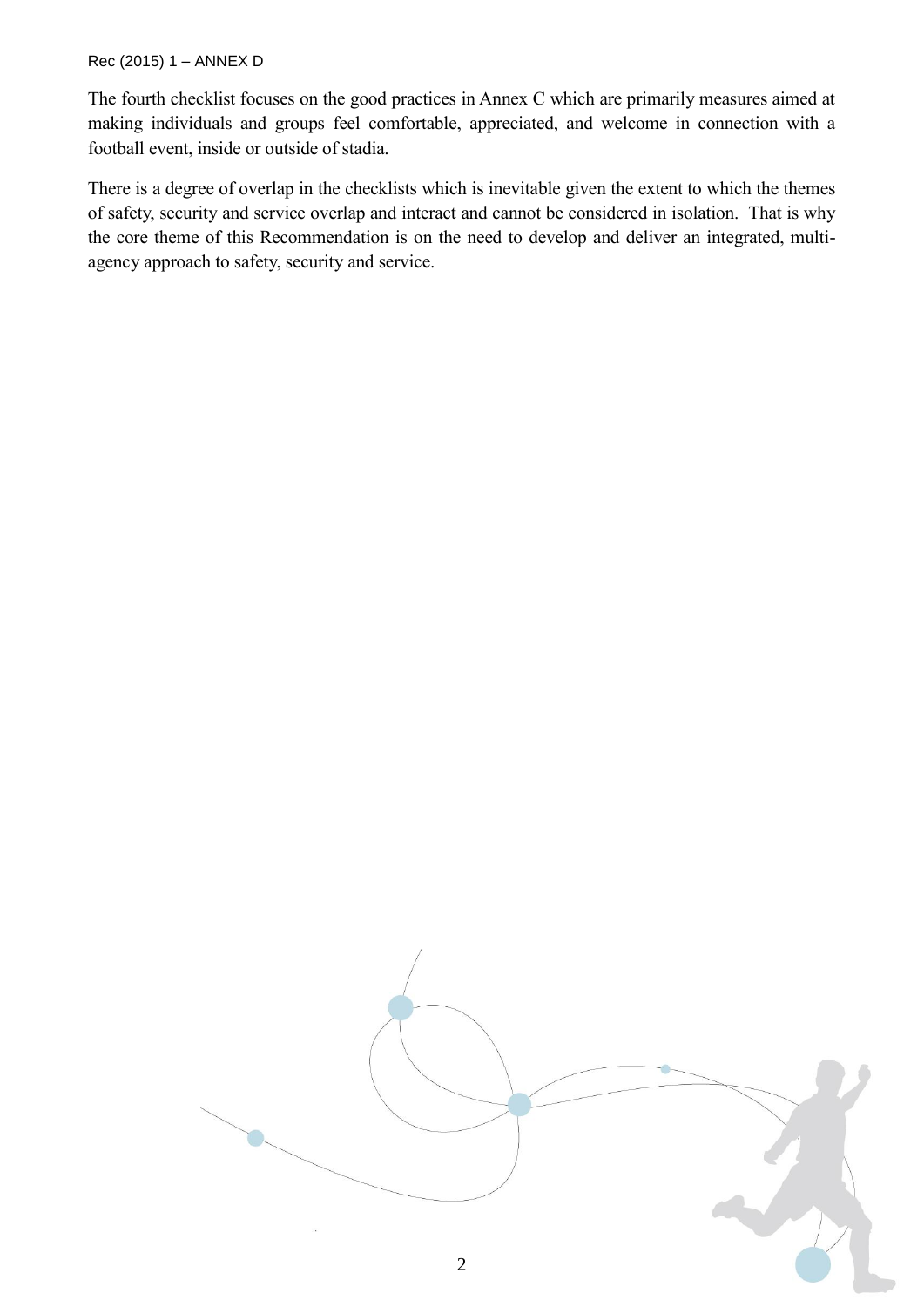| <b>Council of Europe - Standing Committee</b><br>Recommendation Rec (2015) 1 on Safety, Security and Service at Football Matches and other Sports Events                      |     |                |                  |                               |
|-------------------------------------------------------------------------------------------------------------------------------------------------------------------------------|-----|----------------|------------------|-------------------------------|
| <b>CHECKLIST - RECOMMENDATION</b>                                                                                                                                             |     |                |                  |                               |
|                                                                                                                                                                               |     |                |                  |                               |
| Do current arrangements comply with the Good Practices (adapted to fit national circumstances) set out in the Recommendation                                                  |     |                |                  |                               |
| <b>Recommended Good Practice</b>                                                                                                                                              | Yes | N <sub>0</sub> | <b>Partially</b> | <b>Explanation or Comment</b> |
| Core principles                                                                                                                                                               |     |                |                  |                               |
| Is an integrated, multi-agency approach applied in respect of football safety,<br>security and service arrangements?                                                          |     |                |                  |                               |
| Are effective national and local multi-agency co-ordination arrangements in<br>place?                                                                                         |     |                |                  |                               |
| Are effective multi-agency international, national and local partnerships in<br>place?                                                                                        |     |                |                  |                               |
| Is full account taken of European good practice in developing football safety,<br>security and service strategies and policies?                                               |     |                |                  |                               |
| Is a risk assessment based strategy applied by all relevant agencies in<br>identifying and providing an appropriate balance between safety, security and<br>service measures? |     |                |                  |                               |
| Is the integrated approach applied to all aspects of a football event (event flow<br>model)?                                                                                  |     |                |                  |                               |
| Are the contents of this Recommendation applied to other major sports events<br>and venues, where appropriate?                                                                |     |                |                  |                               |
|                                                                                                                                                                               |     |                |                  |                               |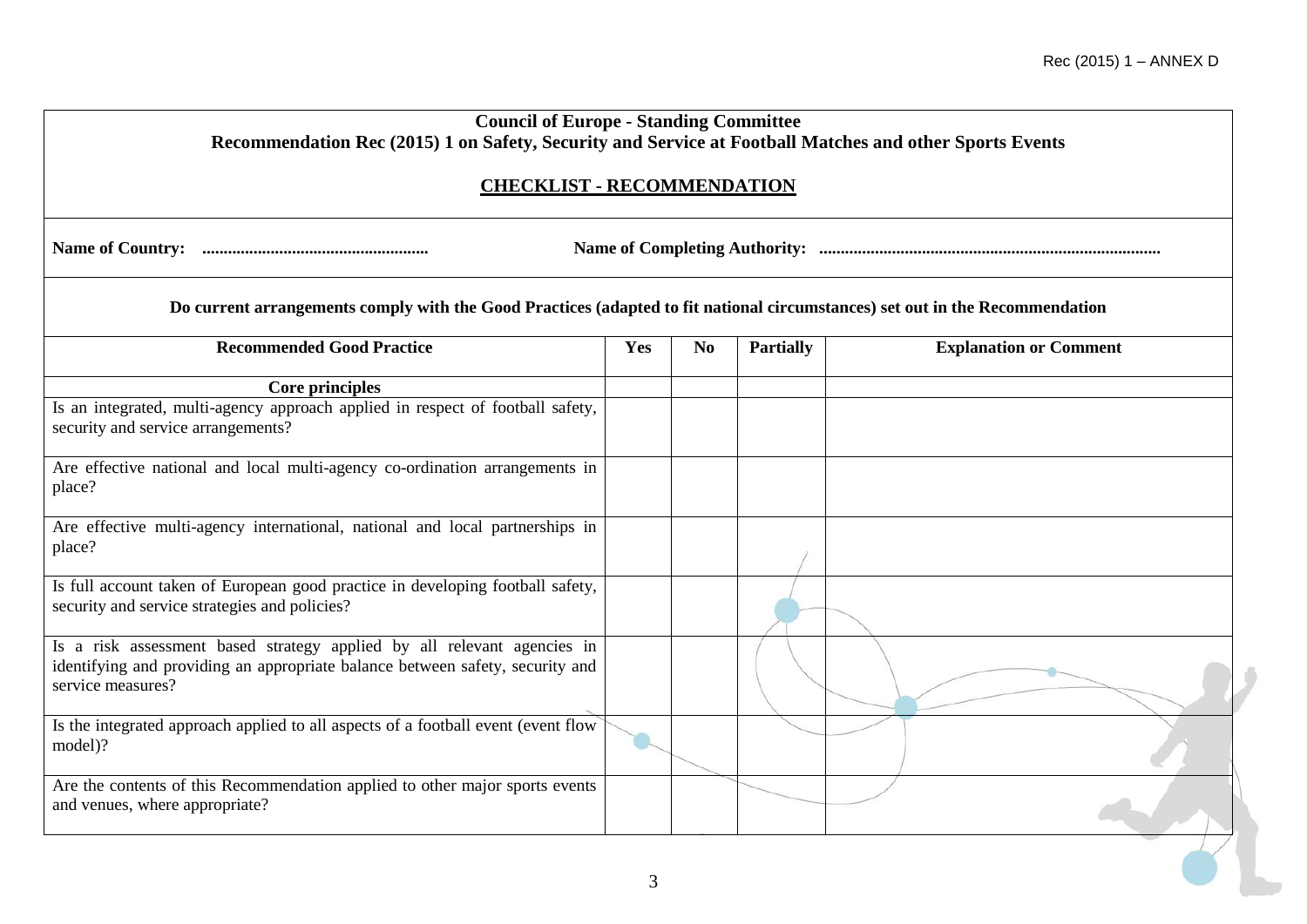| <b>National Co-ordination Arrangements</b>                                                                                                                                                                                                                                                                                                                                                                                                                    |   |  |  |
|---------------------------------------------------------------------------------------------------------------------------------------------------------------------------------------------------------------------------------------------------------------------------------------------------------------------------------------------------------------------------------------------------------------------------------------------------------------|---|--|--|
| Are the national co-ordination arrangements led by a designated governmental<br>department or agency?                                                                                                                                                                                                                                                                                                                                                         |   |  |  |
| Does the national co-ordination group have clear and comprehensive terms of<br>reference?                                                                                                                                                                                                                                                                                                                                                                     |   |  |  |
| Do the national co-ordination arrangements involve the participation of senior<br>and influential policy makers?                                                                                                                                                                                                                                                                                                                                              |   |  |  |
| Do the national co-ordination arrangements involve the participation of<br>relevant governmental departments and agencies (notably interior, justice and<br>sports departments); prosecuting agencies; national football authorities;<br>relevant policing and security agencies; safety authorities and other agencies<br>with responsibility for a range of logistical, safety, emergency, and service<br>functions, and preventative initiatives/projects? |   |  |  |
| Do the national co-ordination arrangements involve consultation with key<br>stakeholders like representatives of football supporter groups, football-focused<br>initiatives and experts in supporter dynamics and risks?                                                                                                                                                                                                                                      |   |  |  |
| Does the remit of the national co-ordination arrangements designate which<br>agency has primary responsibility for each safety and security element of the<br>integrated approach                                                                                                                                                                                                                                                                             |   |  |  |
| Do the national co-ordination group consider how good European practice can<br>be adapted and applied?                                                                                                                                                                                                                                                                                                                                                        |   |  |  |
| Do the national co-ordination group oversee and ensure that local multi-agency<br>co-ordination is effective?                                                                                                                                                                                                                                                                                                                                                 |   |  |  |
| Do the national co-ordination group oversee the preparations for tournaments<br>and high risk football matches played at home and abroad?                                                                                                                                                                                                                                                                                                                     |   |  |  |
| Do the national co-ordination group monitor and analyse incidents and other<br>events at domestic and international football matches?                                                                                                                                                                                                                                                                                                                         |   |  |  |
|                                                                                                                                                                                                                                                                                                                                                                                                                                                               | 4 |  |  |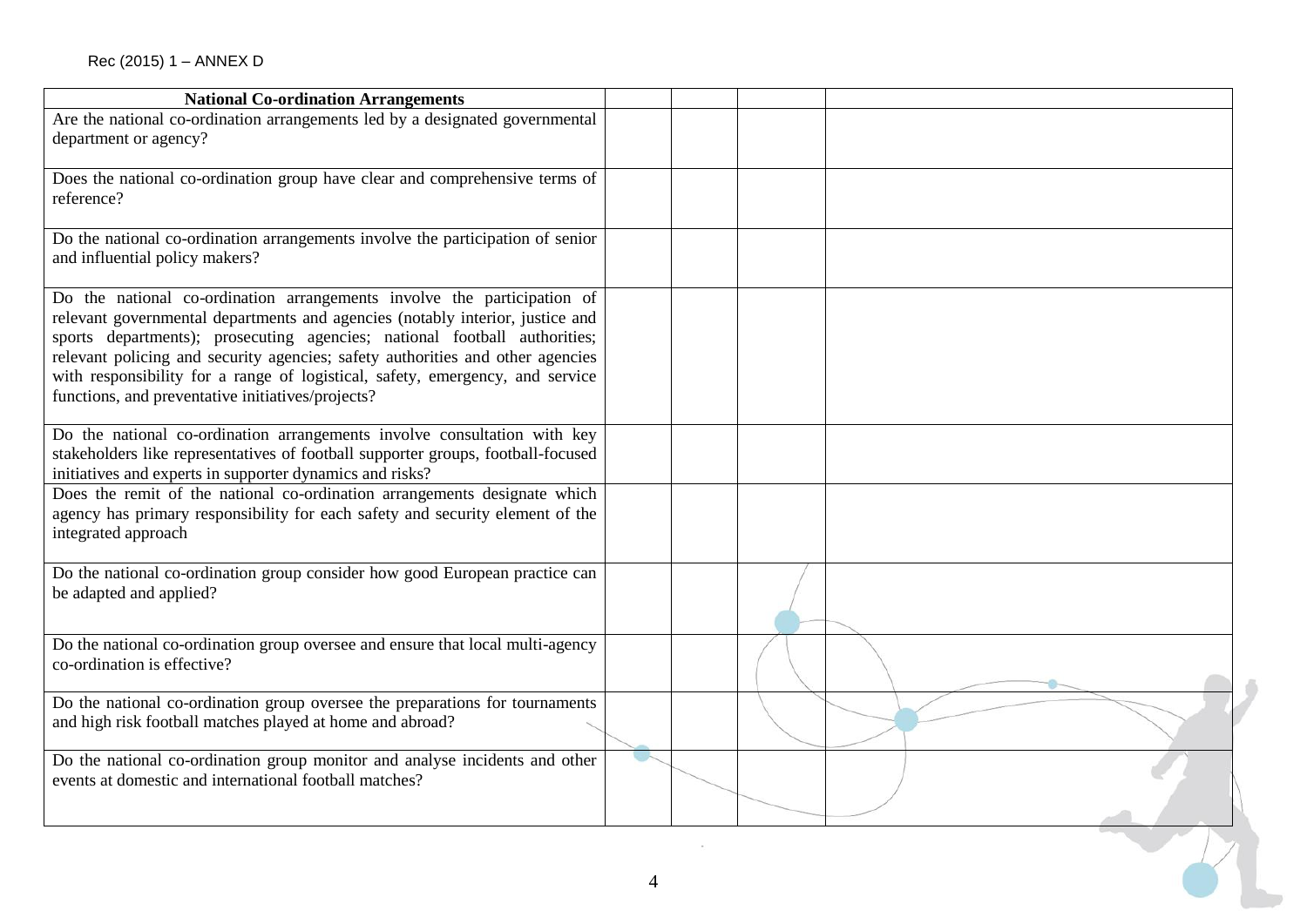| Do the national co-ordination group monitor and ensure that stadium licensing,                                                         |  |  |
|----------------------------------------------------------------------------------------------------------------------------------------|--|--|
| stadium safety certification and inspection arrangements are effective?                                                                |  |  |
| Does the national co-ordination group ensure that key operational personnel                                                            |  |  |
| (public and private) are trained and equipped to deliver their various tasks                                                           |  |  |
| effectively and appropriately?                                                                                                         |  |  |
| Do the national co-ordination arrangements ensure implementation of service                                                            |  |  |
| ("hospitality") components of the integrated approach?                                                                                 |  |  |
| Does the national co-ordination group ensure that preventative projects and                                                            |  |  |
| measures of social inclusion are encouraged at national and local level?                                                               |  |  |
| Legislative, Regulatory and Administrative Framework                                                                                   |  |  |
| Does the legislative, regulatory and administrative framework provide clarity                                                          |  |  |
| on the roles and responsibilities of the various public and private agencies                                                           |  |  |
| engaged in minimising football safety and security risks?                                                                              |  |  |
| Is the legislative, regulatory and administrative framework reviewed                                                                   |  |  |
| periodically to ensure that each relevant agency is empowered to delivery its                                                          |  |  |
| legal responsibilities effectively?                                                                                                    |  |  |
| Does the legislative, regulatory and administrative framework include clear                                                            |  |  |
| provisions on stadium licensing and safety certification, stadium safety                                                               |  |  |
| arrangements, policing football measures, and exclusion arrangements?                                                                  |  |  |
| Does the legislative, regulatory and administrative framework require                                                                  |  |  |
| municipal authorities to consult the police and other emergency services about                                                         |  |  |
| football-related events in public spaces, like fan zone and/or public viewing<br>events?                                               |  |  |
|                                                                                                                                        |  |  |
| Does the legislative, regulatory and administrative framework require football                                                         |  |  |
| authorities and clubs to consult with the police and other relevant agencies                                                           |  |  |
| regarding the content and delivery of a range of football stadia safety<br>regulations and match day safety and security arrangements? |  |  |
|                                                                                                                                        |  |  |
|                                                                                                                                        |  |  |
|                                                                                                                                        |  |  |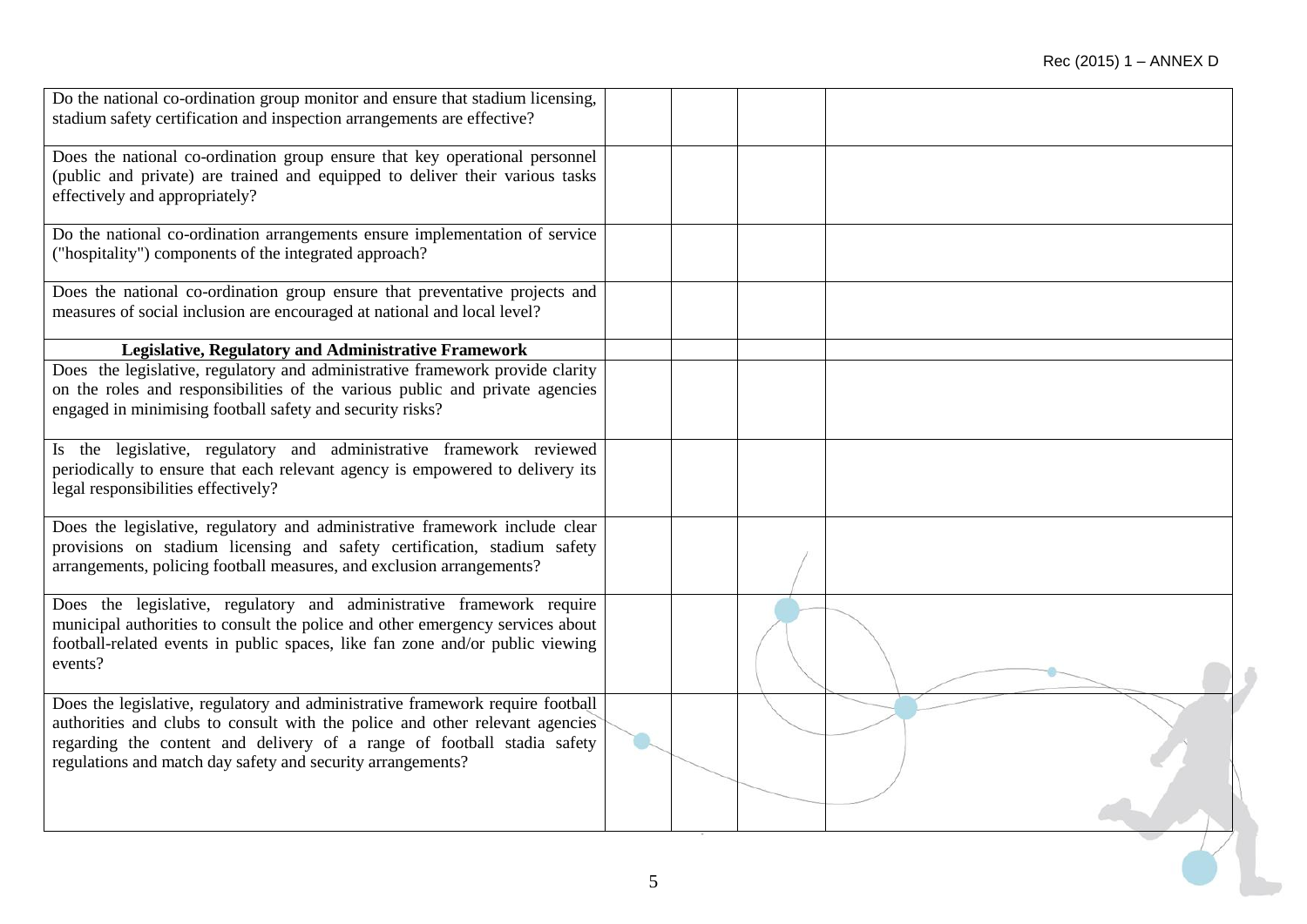| Does the legislative, regulatory and administrative framework make clear that   |   |  |  |
|---------------------------------------------------------------------------------|---|--|--|
| the event organiser is responsible for stadium safety and security              |   |  |  |
| arrangements?                                                                   |   |  |  |
|                                                                                 |   |  |  |
| <b>Local Co-ordination Arrangements</b>                                         |   |  |  |
| Do the local multi-agency co-ordination arrangements involve the participation  |   |  |  |
| of all key local agencies at an appropriate ("influential") level?              |   |  |  |
|                                                                                 |   |  |  |
| Do the local multi-agency co-ordination group ensure that local operational     |   |  |  |
| arrangements (inside and outside of stadia) take full account of the principles |   |  |  |
| set out in the national integrated approach to safety, security and service?    |   |  |  |
|                                                                                 |   |  |  |
| Do the local multi-agency co-ordination arrangements ensure that the            |   |  |  |
| preparations for international and domestic league matches played in the        |   |  |  |
| locality are comprehensive?                                                     |   |  |  |
| Do the local multi-agency co-ordination arrangements ensure that operational    |   |  |  |
| strategies of local stakeholders are complementary?                             |   |  |  |
|                                                                                 |   |  |  |
| Do the local multi-agency co-ordination arrangements ensure that local          |   |  |  |
| strategies are reviewed and updated (where necessary) to reflect any            |   |  |  |
| refinements to the national integrated approach and post-match analysis of      |   |  |  |
| events connected to previous matches?                                           |   |  |  |
|                                                                                 |   |  |  |
| Do the local multi-agency co-ordination arrangements ensure that the            |   |  |  |
| respective roles and responsibilities of all personnel engaged in delivery of   |   |  |  |
| local football related operations are clear, concise and widely understood?     |   |  |  |
| the local multi-agency co-ordination arrangements ensure that<br>Do             |   |  |  |
| representatives of football supporter groups and local communities are          |   |  |  |
| consulted and kept informed of operational strategies in public and private     |   |  |  |
| spaces (including in and around football stadia)?                               |   |  |  |
| Do the local multi-agency co-ordination arrangements ensure that                |   |  |  |
| consideration is given to identifying and encouraging football-related          |   |  |  |
| community and wider social preventative projects within local communities?      |   |  |  |
|                                                                                 |   |  |  |
|                                                                                 |   |  |  |
|                                                                                 |   |  |  |
|                                                                                 |   |  |  |
|                                                                                 |   |  |  |
|                                                                                 | 6 |  |  |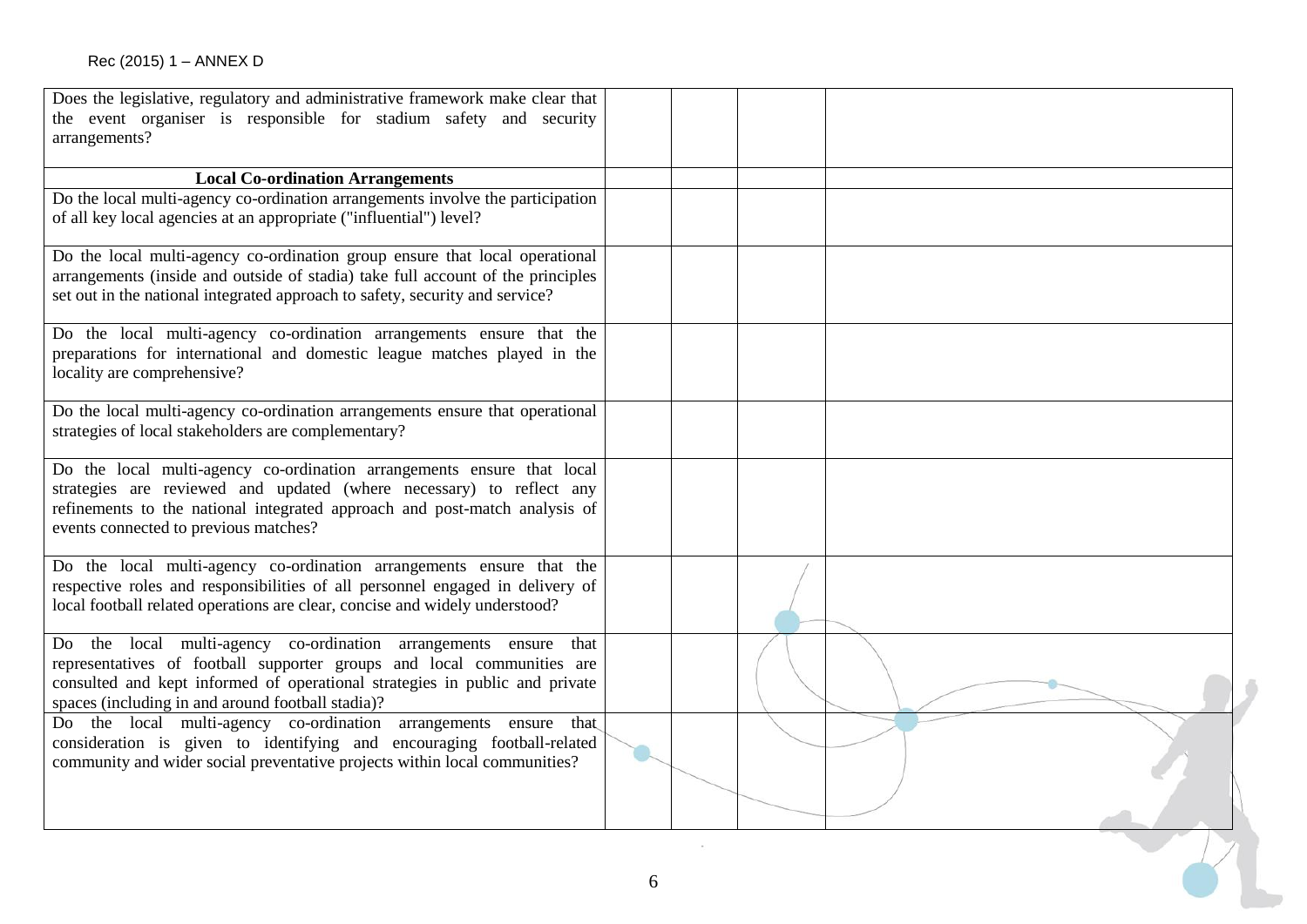| <b>Role of Municipal Authorities</b>                                                                                                                                                                                  |  |  |
|-----------------------------------------------------------------------------------------------------------------------------------------------------------------------------------------------------------------------|--|--|
| Do municipal authorities have legal responsibilities in terms of minimising<br>safety and security risks associated with football matches played in their local<br>authority area?                                    |  |  |
| Do municipal authorities own or manage football stadia?                                                                                                                                                               |  |  |
| Are there clear arrangements for separating municipality responsibility for<br>public safety and security (like stadium safety certification) and stadium<br>ownership?                                               |  |  |
| Do municipal authorities play a key role in making provision for the impact of<br>football matches in public spaces in city/town centres and on transit/public<br>transport routes and to and from stadia?            |  |  |
| Do municipal authorities discharge their role and responsibilities in partnership<br>with the police, football clubs and other key local agencies?                                                                    |  |  |
| <b>Role of Police</b>                                                                                                                                                                                                 |  |  |
| Do the police work in partnership with other agencies and stakeholders in<br>making public spaces safe, secure and welcoming for spectators and local<br>communities alike before, during and after football matches? |  |  |
| Is the role of the police in stadia limited to responding to any significant in-<br>stadia incidents of public disorder or criminality and in the event of any<br>emergency scenarios?                                |  |  |
| <b>Role of Football Clubs</b>                                                                                                                                                                                         |  |  |
| Is the responsibility of the event organiser for stadium safety and security<br>vested in a designated stadium safety officer?                                                                                        |  |  |
| Do stadium safety officers consult the police and other partner agencies in<br>determining and refining in-stadia safety, security and service arrangements?                                                          |  |  |
|                                                                                                                                                                                                                       |  |  |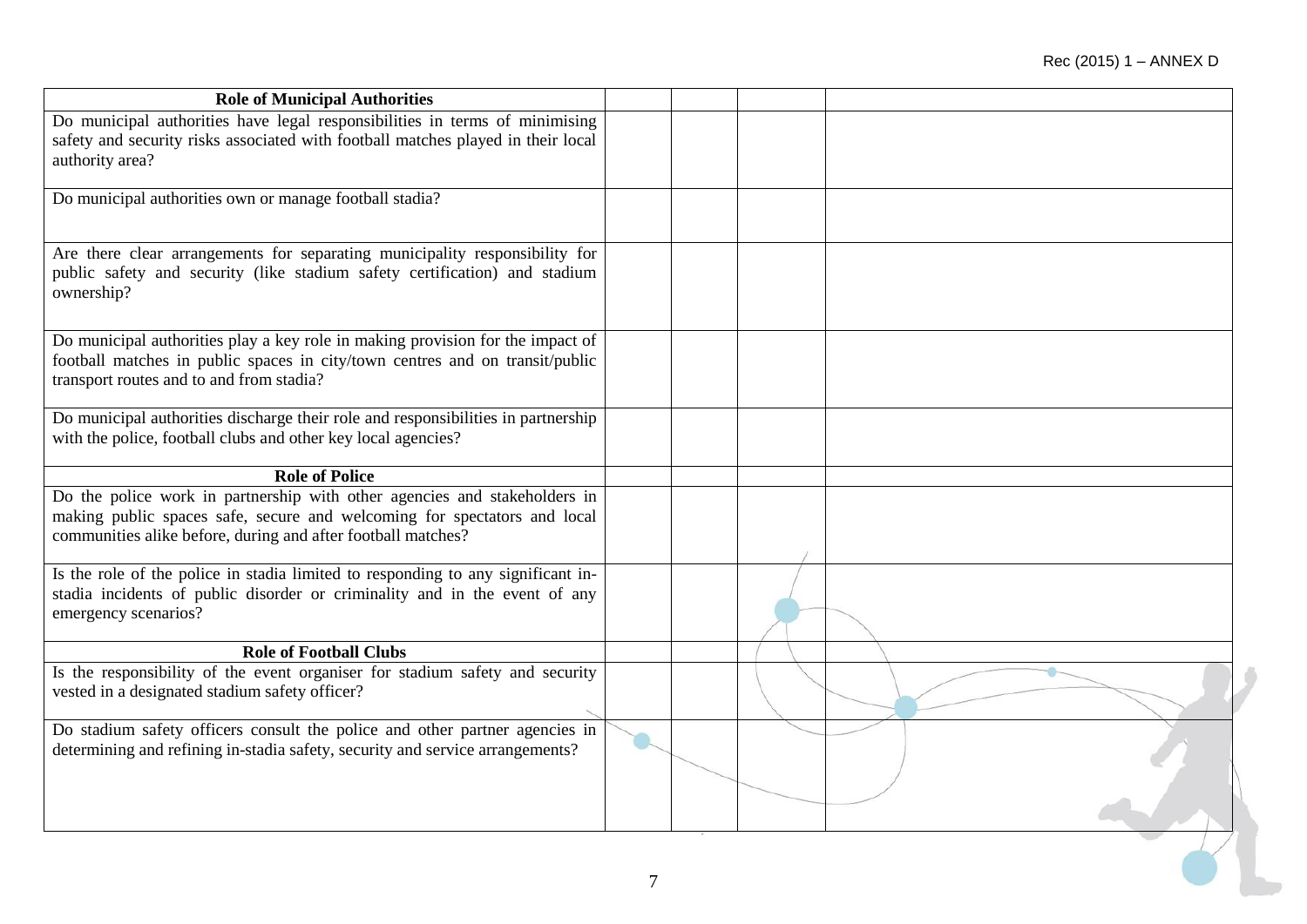| <b>Multi-Agency Communication and Media Strategy</b>                                                                                                                                                                                                                                                                    |  |
|-------------------------------------------------------------------------------------------------------------------------------------------------------------------------------------------------------------------------------------------------------------------------------------------------------------------------|--|
| Are multi-agency communication and media handling strategies in place at<br>national and local level?                                                                                                                                                                                                                   |  |
| Do the national and local strategies involve the participation of spokespersons<br>representing all the relevant public and football agencies?                                                                                                                                                                          |  |
| Are the multi-agency communication and media handling arrangements used to<br>provide information and reassurance to local communities and businesses in<br>cities and towns hosting football events?                                                                                                                   |  |
| Do the national and local multi-agency co-ordination arrangements recognise<br>that communication and engagement with supporters is an integral component<br>of an integrated approach to safety, security and service?                                                                                                 |  |
| Do the public and football authorities engage with supporters on a regular basis<br>and in respect of the arrangements for high profile or high risk football events?                                                                                                                                                   |  |
| Are the multi-agency communication and media handling arrangements used to<br>provide visiting supporters with key information on matters like<br>designated/recommended areas for recreation, what constitutes unacceptable<br>behaviour, and any additional or exceptional measures planned for high risk<br>matches? |  |

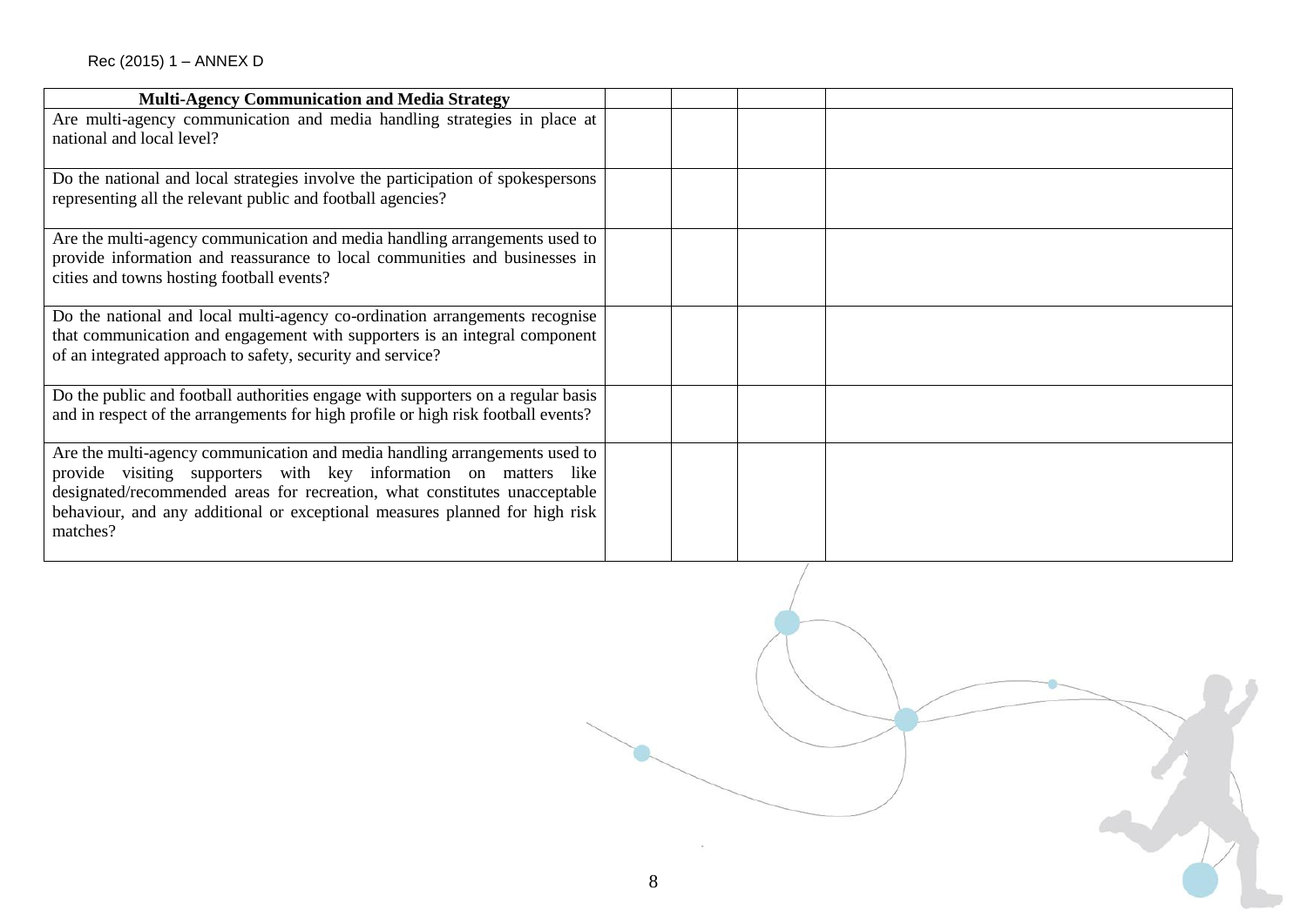| <b>Council of Europe - Standing Committee</b><br>Recommendation Rec (2015) 1 on Safety, Security and Service at Football Matches and other Sports Events                                                                                                                                                                                            |     |                |                  |                               |
|-----------------------------------------------------------------------------------------------------------------------------------------------------------------------------------------------------------------------------------------------------------------------------------------------------------------------------------------------------|-----|----------------|------------------|-------------------------------|
| <b>CHECKLIST - SAFETY THEMES (Annex A of the Recommendation)</b>                                                                                                                                                                                                                                                                                    |     |                |                  |                               |
|                                                                                                                                                                                                                                                                                                                                                     |     |                |                  |                               |
| Do current arrangements comply with the Good Practices (adapted to fit national circumstances) set out in Annex A of the Recommendation                                                                                                                                                                                                             |     |                |                  |                               |
| <b>Recommended Good Practice</b>                                                                                                                                                                                                                                                                                                                    | Yes | N <sub>0</sub> | <b>Partially</b> | <b>Explanation or Comment</b> |
| <b>Core principles</b>                                                                                                                                                                                                                                                                                                                              |     |                |                  |                               |
| Is safety the over ridding priority in respect of the preparations for and<br>operations during a football event (inside and outside of stadia)?                                                                                                                                                                                                    |     |                |                  |                               |
| Is a multi-agency integrated approach applied in respect of the safety, security<br>and service arrangements in connection with all high level football events<br>(inside and outside of stadia)?                                                                                                                                                   |     |                |                  |                               |
| Is national and international good practice taken into account when integrated<br>multi-agency safety, security and service arrangements are developed?                                                                                                                                                                                             |     |                |                  |                               |
| <b>National Co-ordination</b>                                                                                                                                                                                                                                                                                                                       |     |                |                  |                               |
| Are government led national co-ordination arrangements in place to ensure that<br>safety is the main priority when an integrated, multi-agency safety, security<br>and service strategy is developed, refined as necessary in the light of<br>experience (good and bad), and implemented effectively at international,<br>national and local level? |     |                |                  |                               |
| Does the national co-ordination body possess clear and comprehensive remit<br>or terms of reference to enable consideration of safety measures?                                                                                                                                                                                                     |     |                |                  |                               |
|                                                                                                                                                                                                                                                                                                                                                     | 9   |                |                  |                               |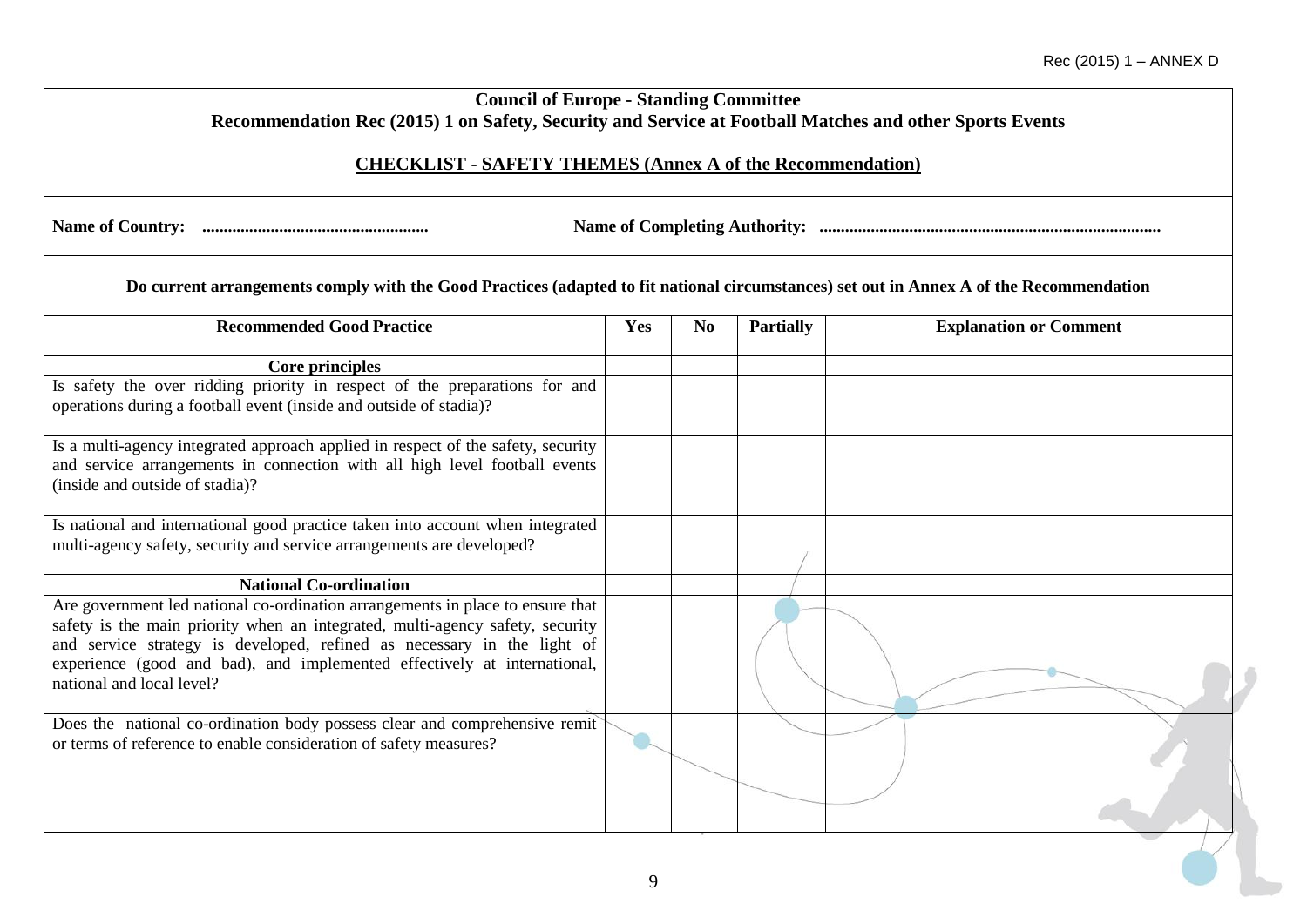| Legislative, Regulatory and Administrative Framework                                                                                                                                                                                                                                  |    |  |
|---------------------------------------------------------------------------------------------------------------------------------------------------------------------------------------------------------------------------------------------------------------------------------------|----|--|
| Does the national co-ordination body periodically review the legislative,<br>regulatory and administrative framework to ensure that it is comprehensive and<br>provides the measures necessary to enable all agencies to undertake their safety<br>functions effectively?             |    |  |
| Does the legal, regulatory and administrative framework provide clarity on the<br>safety roles and responsibilities of the organiser, stadium safety officers, police,<br>and other emergency services?                                                                               |    |  |
| Does the legal, regulatory and administrative framework require and empower<br>stadium safety officers (on behalf of the organiser and/or stadium management)<br>to provide a safe stadium environment for all participants and spectators?                                           |    |  |
| Does the legal, regulatory and administrative framework provide clarity on the<br>respective roles and responsibilities of the municipal authorities, police, other<br>emergency services and the organiser in respect of the safety arrangements at<br>events held in public places? |    |  |
| <b>Local Co-ordination Arrangements</b>                                                                                                                                                                                                                                               |    |  |
| Are multi-agency co-ordination arrangements in place at municipal level to<br>ensure that all local agencies work together and act upon their responsibility to<br>accord public safety the highest priority?                                                                         |    |  |
| Do local multi-agency co-ordination arrangements ensure that local operating<br>arrangements (inside and outside of stadia) take full account of the need for<br>safety to be the primary consideration in an integrated approach to safety,<br>security and service?                 |    |  |
| Are local safety strategies reviewed and updated (where necessary) to reflect<br>any refinements to the national approach and post-match analysis of events<br>connected to previous matches?                                                                                         |    |  |
| Are the respective roles and responsibilities of all personnel engaged in<br>delivery of football related safety arrangements clear, concise and widely<br>understood at a local level?                                                                                               |    |  |
|                                                                                                                                                                                                                                                                                       |    |  |
|                                                                                                                                                                                                                                                                                       | 10 |  |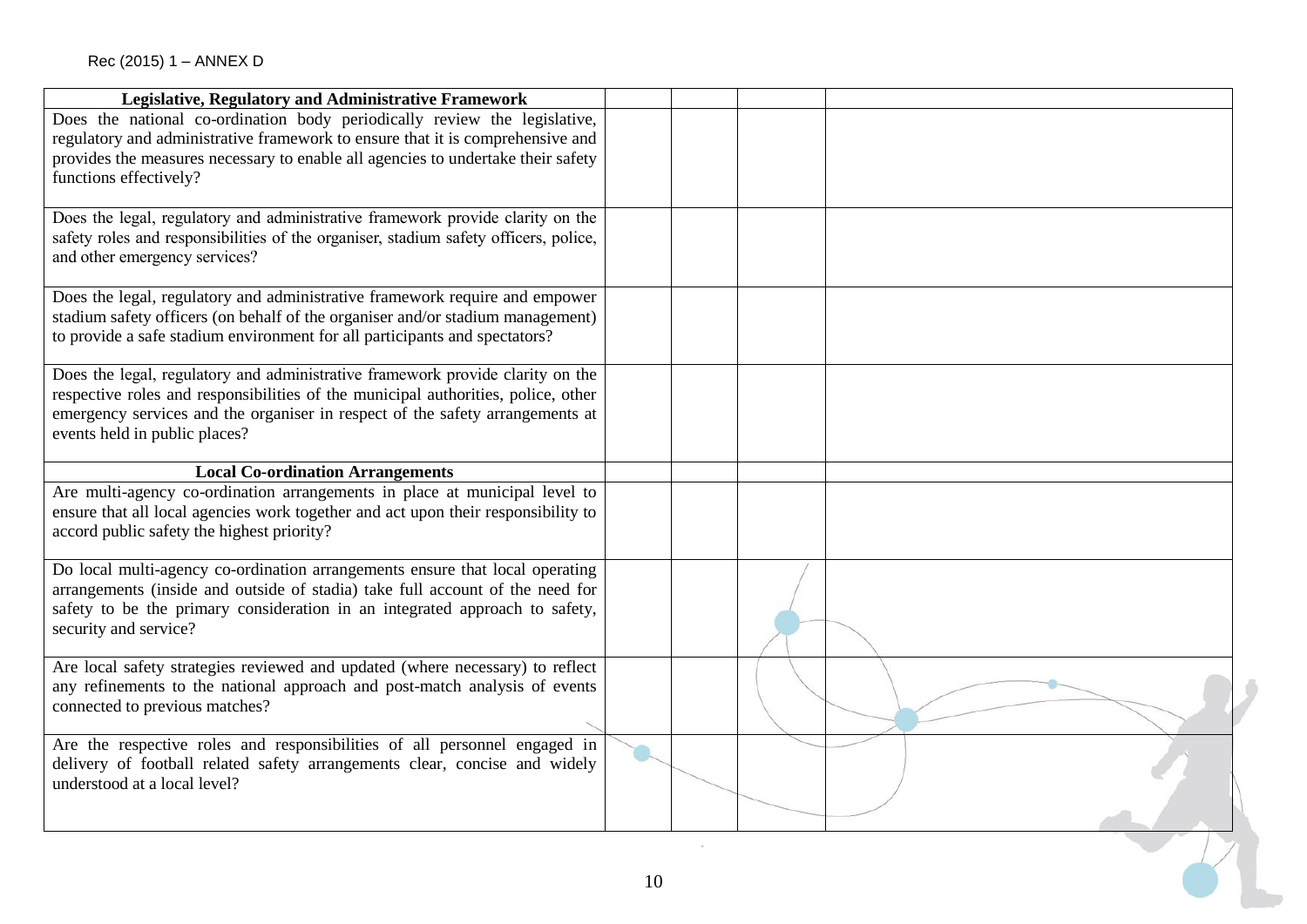| Do local multi-agency safety arrangements clarify roles, responsibilities and<br>operational primacy in respect of safety-focused activity?                                                                                                                                                                                                        |    |  |  |
|----------------------------------------------------------------------------------------------------------------------------------------------------------------------------------------------------------------------------------------------------------------------------------------------------------------------------------------------------|----|--|--|
|                                                                                                                                                                                                                                                                                                                                                    |    |  |  |
| Does local liaison embrace all aspects of the wider integrated approach likely<br>to impact on safety, notably policing strategies, ticketing, stewarding and other<br>in-stadia safety arrangements; local hospitality; transport and other logistical<br>factors; and crisis planning for emergency scenarios (inside and outside of<br>stadia)? |    |  |  |
| Do all agencies recognise that safety imperatives should not be undermined by<br>security or service considerations or operations?                                                                                                                                                                                                                 |    |  |  |
| <b>Communication and Media Handling Strategy</b>                                                                                                                                                                                                                                                                                                   |    |  |  |
| Is a multi-agency communications and media handling strategy in place at<br>national and local level to ensure that important safety information is<br>disseminated on a consistent basis?                                                                                                                                                         |    |  |  |
| Are communication strategies used to relay important stadium safety and<br>security information to supporters?                                                                                                                                                                                                                                     |    |  |  |
| Do the relevant public agencies (including municipalities and police) consult<br>and liaise with Supporter Liaison Officers (SLOs), representatives of supporter<br>groups and supporter focused initiatives regarding the safety (and other<br>arrangements) in connection with football events in public and private places?                     |    |  |  |
| Do the relevant public agencies (including municipalities and police) consult<br>and liaise with resident and business communities regarding the safety (and<br>other arrangements) in connection with football events in public and private<br>places?                                                                                            |    |  |  |
| <b>Events in Public Places</b>                                                                                                                                                                                                                                                                                                                     |    |  |  |
| Are comprehensive, multi-agency safety arrangements in place in respect of<br>organised or spontaneous football related events in public places, notably fan<br>zones and public viewing events and predictable gatherings of large numbers<br>of football supporters in city centres etc?                                                         |    |  |  |
|                                                                                                                                                                                                                                                                                                                                                    | 11 |  |  |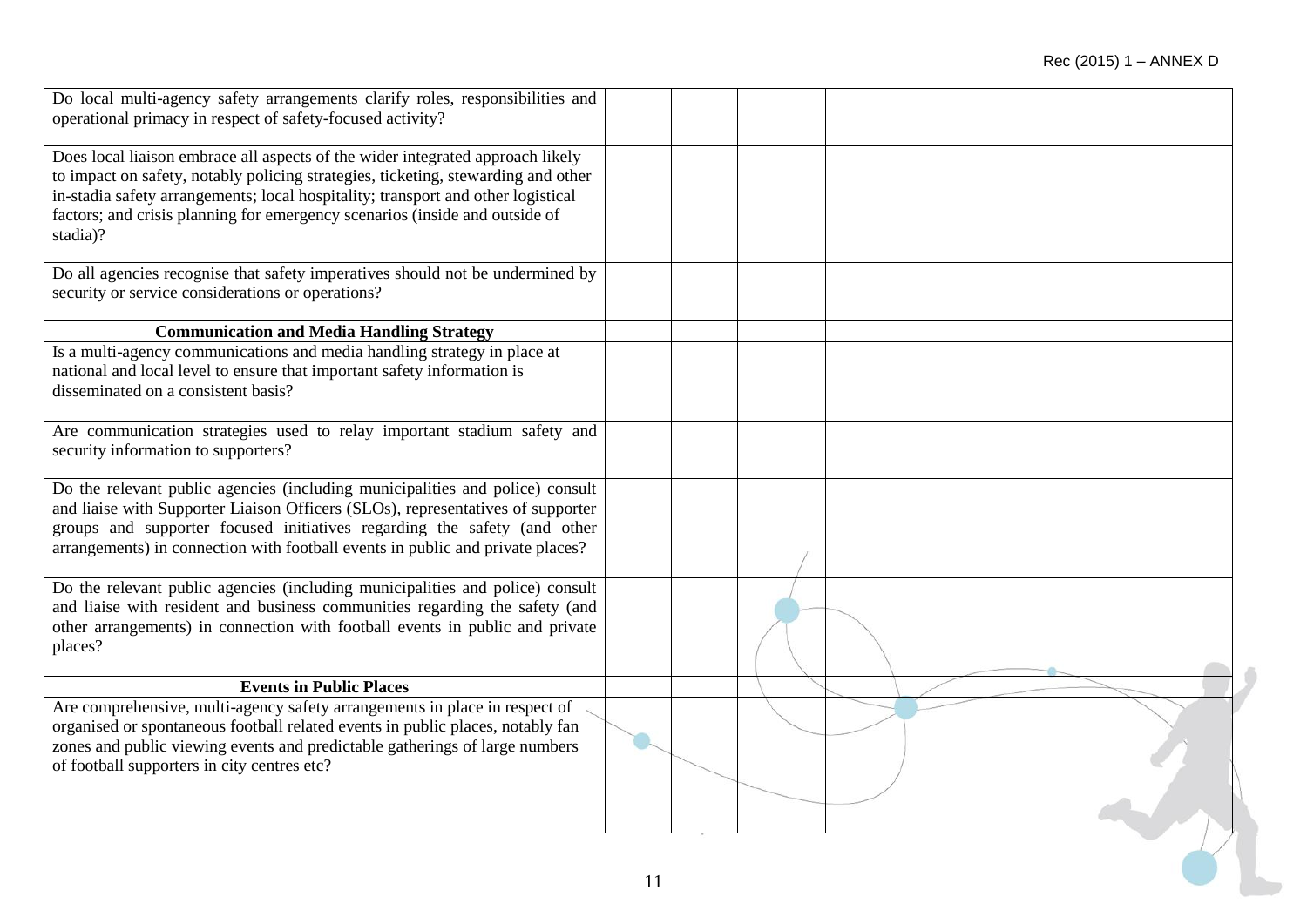| Do the municipal authorities oversee the safety and other preparations for and<br>operating arrangements at such events?                                                                                                                                                                                                                     |    |  |  |
|----------------------------------------------------------------------------------------------------------------------------------------------------------------------------------------------------------------------------------------------------------------------------------------------------------------------------------------------|----|--|--|
| Are model arrangements in place for ensuring effective safety preparations,<br>including: policing fire and medical strategies; measures to ensure that the<br>maximum safe capacity of the area is not exceeded; effective management of<br>entry and exit arrangements and access and dispersal routes; and customised<br>emergency plans. |    |  |  |
| Are Supporter Liaison Officers (SLOs), representatives of football supporter<br>groups, supporter focused initiatives, and other experts in supporter dynamics<br>consulted and kept informed of the safety arrangements for events and<br>gatherings in public places?                                                                      |    |  |  |
| Do local multi-agency co-ordination arrangements provide for key local public<br>and private personnel to meet on a regular basis and review, refine and agree<br>event-related multi-agency safety arrangements?                                                                                                                            |    |  |  |
| Are crowd management strategies (inside and outside of stadia) based on a<br>dynamic risk assessment, proportionate operations and effective<br>communication, with safety accorded the top priority?                                                                                                                                        |    |  |  |
| <b>Stadium Licensing, Safety Certification and Inspection</b>                                                                                                                                                                                                                                                                                |    |  |  |
| Are the stadium licensing and safety certification arrangements set out within<br>the national legislative, regulatory and administrative framework?                                                                                                                                                                                         |    |  |  |
| Are the stadium licensing and safety certification arrangements applied,<br>monitored and enforced by the competent public authorities?                                                                                                                                                                                                      |    |  |  |
| Do the stadium licensing arrangements ensure that the licensing authority is<br>competent to determine if the stadium is fit for purpose and in compliance with<br>national and international standards and legal and regulatory obligations?                                                                                                |    |  |  |
| Do the stadium safety certification arrangements ensure that the certification<br>authority is competent to assess and certify that a stadium's physical<br>infrastructure and safety management arrangements are sufficient to enable the<br>stadium to safely host an event?                                                               |    |  |  |
|                                                                                                                                                                                                                                                                                                                                              |    |  |  |
|                                                                                                                                                                                                                                                                                                                                              | 12 |  |  |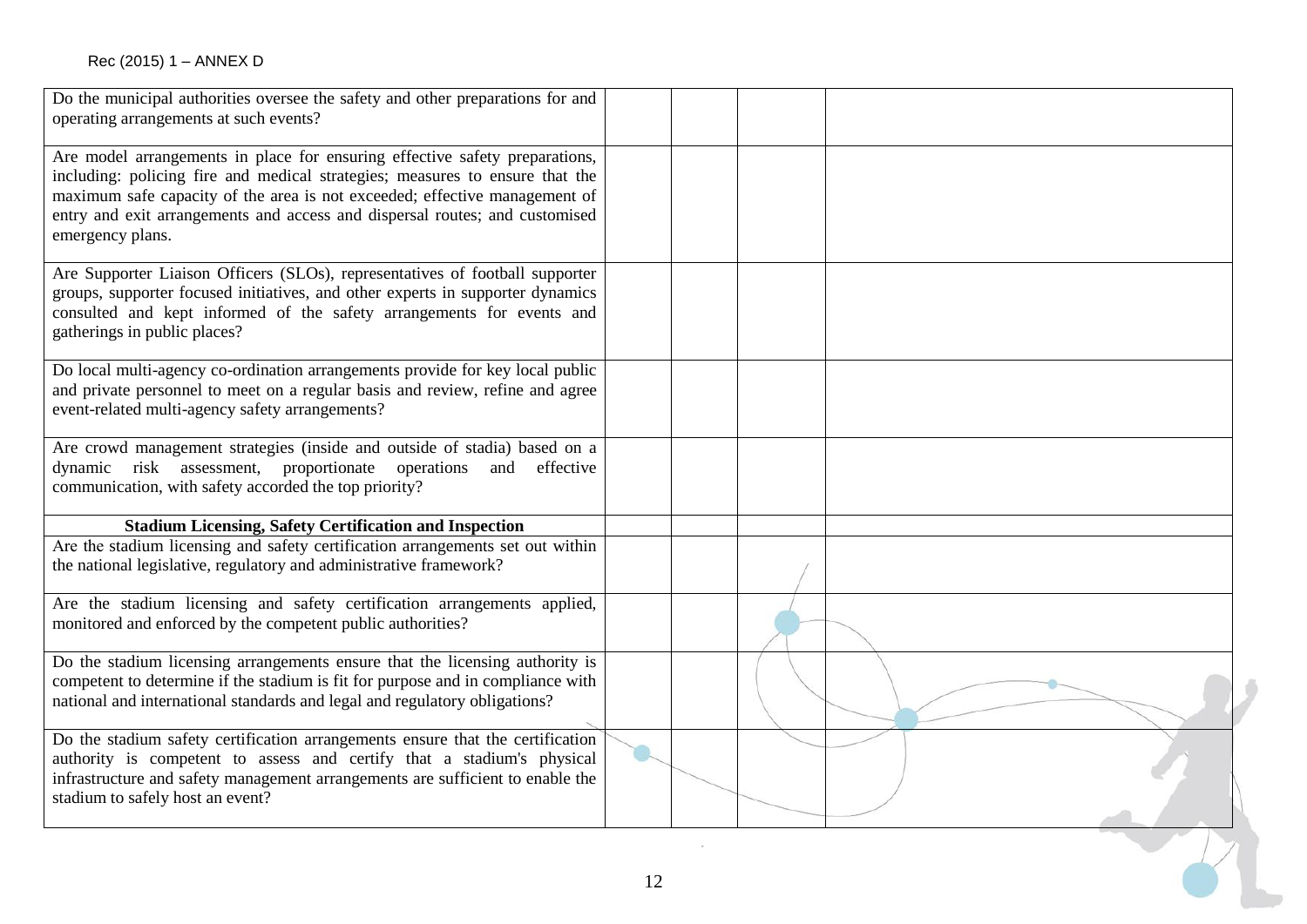| Are the roles and responsibilities of stadium safety officers, senior stewards<br>and stewards designated in law and/or supplementary regulations or operating<br>guidance?                                                |  |  |
|----------------------------------------------------------------------------------------------------------------------------------------------------------------------------------------------------------------------------|--|--|
| Does the legal, regulatory and administrative framework make clear that the<br>designated stadium safety officer (on behalf of the organiser) should be<br>responsible for all in-stadia safety and security arrangements? |  |  |
| <b>Stadium Safety</b>                                                                                                                                                                                                      |  |  |
| Is there a designated (independent) national body to provide a source of<br>expertise on stadia safety matters, prepare national standards and oversee the<br>stadium license and safety certificate arrangements?         |  |  |
| Does the safety certification authority ensure that stadium safety management<br>arrangements comply with minimum national standards and good practices?                                                                   |  |  |
| Does the safety certification authority ensure that the design, physical<br>infrastructure and associated technical facilities of a stadium comply with<br>national standards?                                             |  |  |
| Does the safety certification authority require that a stadium is regularly<br>inspected by independent qualified and competent persons to ensure its<br>suitability to host designated football events?                   |  |  |
| Do the stadium safety certification arrangements include model requirements<br>to provide consistency in safety standards?                                                                                                 |  |  |
| Does the safety certification authority have access to qualified competent<br>persons with specialist knowledge of stadium structures and safety systems and<br>safety management arrangements?                            |  |  |
| Does the safety certification authority apply model criteria, including national<br>standards, in determining whether or not a stadium meets acceptable safety<br>standards?                                               |  |  |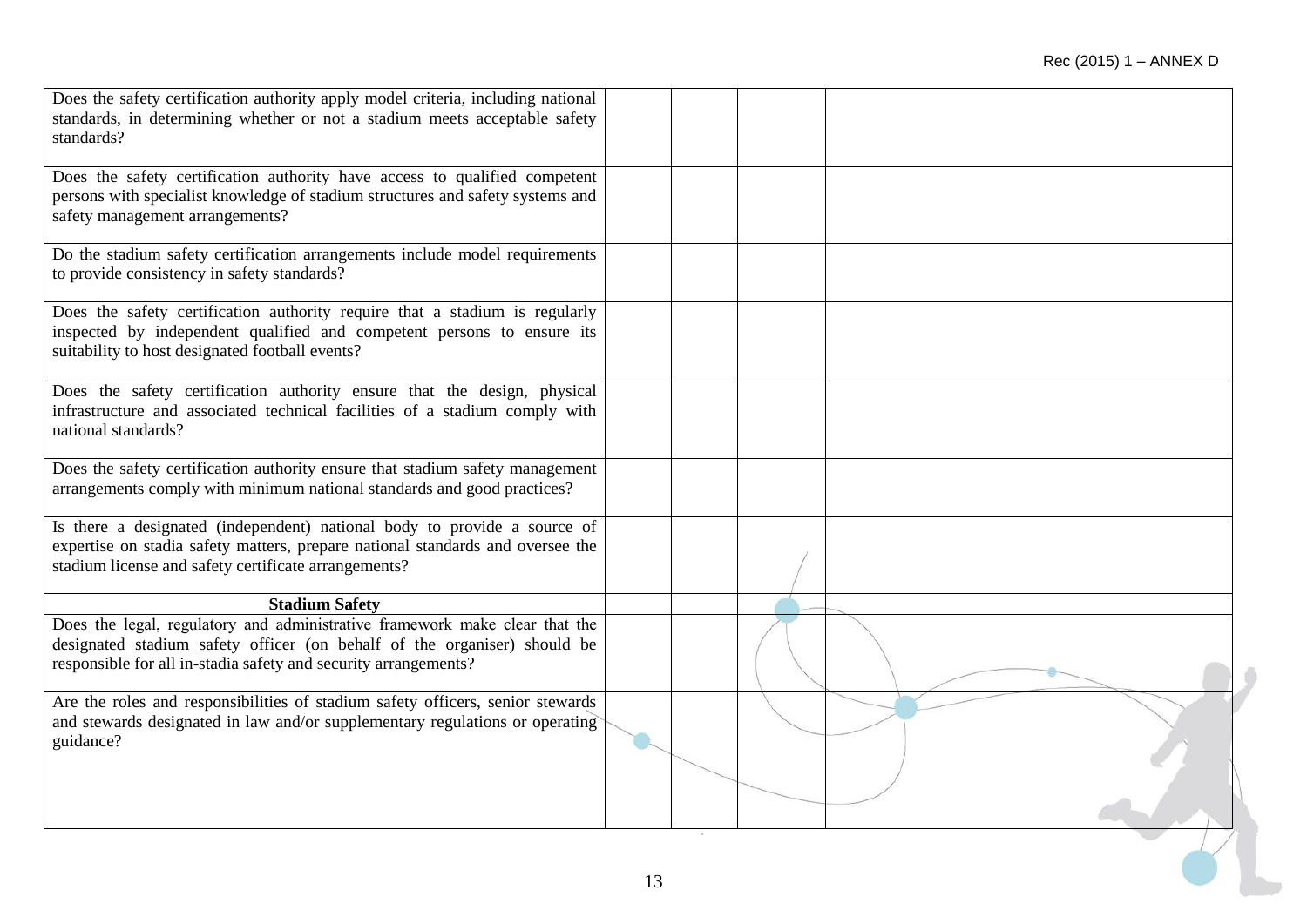| Are the roles and responsibilities of stadium safety officers, senior stewards<br>and stewards widely understood by personnel in other relevant agencies,<br>notably municipal authorities, police and other emergency services?                                                |    |  |  |
|---------------------------------------------------------------------------------------------------------------------------------------------------------------------------------------------------------------------------------------------------------------------------------|----|--|--|
| Do stadium design, infrastructure and associated safety management<br>arrangements comply with national and international standards and good<br>practices?                                                                                                                      |    |  |  |
| Do the football authorities, or other agency, provide model stadium regulations<br>setting out conditions of entry, behavioural codes of conduct for spectators,<br>prohibited items and other information?                                                                     |    |  |  |
| Do the football authorities, or other agency, provide advisory and support<br>services for stadium safety officers;                                                                                                                                                             |    |  |  |
| <b>Maximum Safe Capacity</b>                                                                                                                                                                                                                                                    |    |  |  |
| Is the number of spectators admitted into a stadium, and individual sectors<br>(viewing areas), governed by the designated maximum safe capacity.                                                                                                                               |    |  |  |
| Is the designated maximum safe capacity determined by the number of<br>spectators who can reach a place of safety in 8 minutes (or sooner in areas<br>assessed as having a high or medium fire risk) during an emergency<br>evacuation?                                         |    |  |  |
| Is the designated maximum safe capacity adjusted to take account of the<br>effectiveness of the stadium safety management arrangements?                                                                                                                                         |    |  |  |
| Do the football authorities, or other agency, provide model agreements or<br>guidance in respect of the co-ordination arrangements between stadium safety<br>officers and the police and other emergency services?                                                              |    |  |  |
| <b>Stadium Safety Management Arrangements</b>                                                                                                                                                                                                                                   |    |  |  |
| Is the stadium safety officer required to develop and implement comprehensive<br>stadium safety management arrangements, which balance physical and<br>dynamic safety provision and which are regularly tested and refined on the<br>basis of ongoing dynamic risk assessments? |    |  |  |
|                                                                                                                                                                                                                                                                                 | 14 |  |  |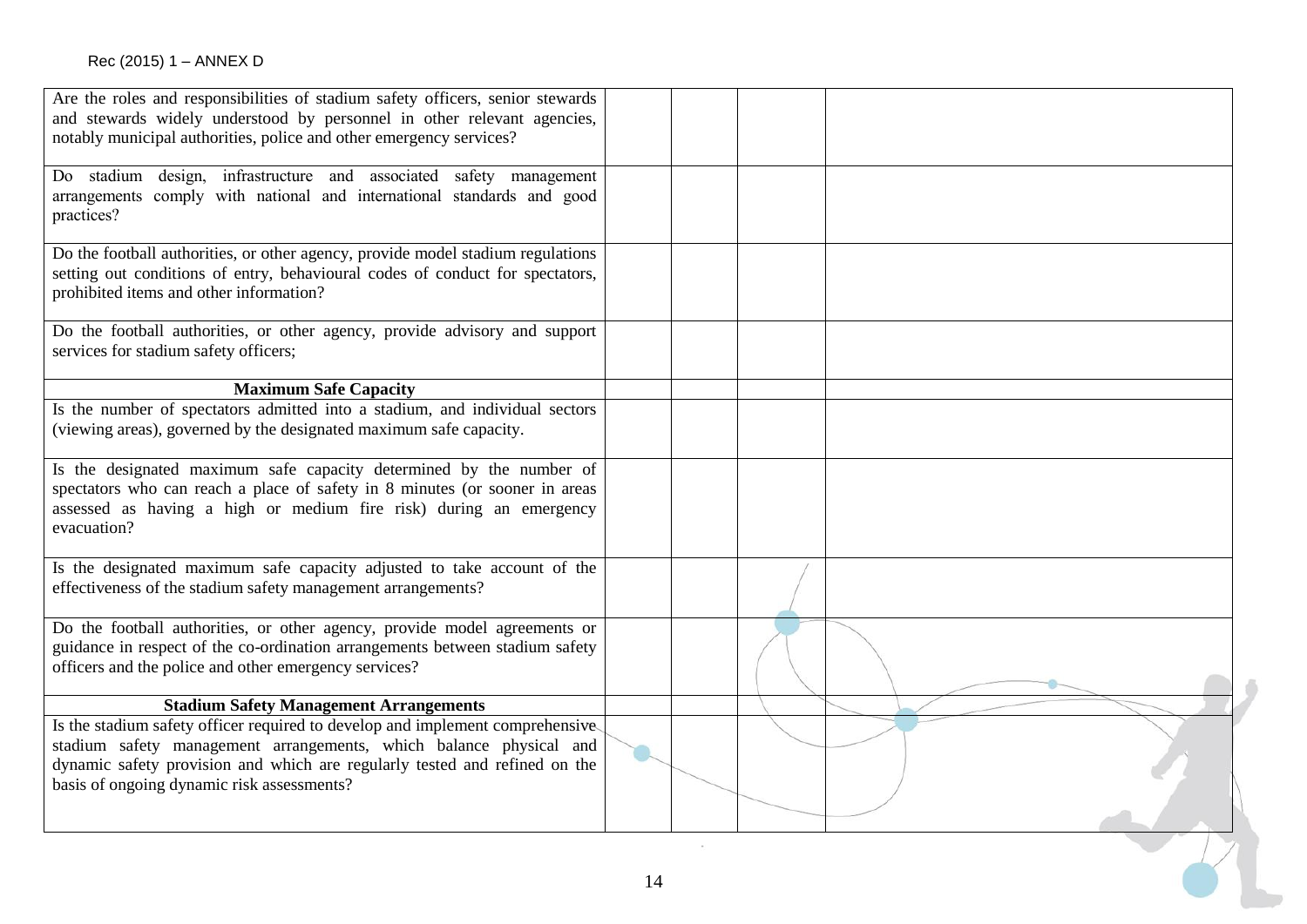| In the preparation of comprehensive stadium safety management arrangements,                                                                        |    |  |  |
|----------------------------------------------------------------------------------------------------------------------------------------------------|----|--|--|
| is full account taken of national and international good practice?                                                                                 |    |  |  |
|                                                                                                                                                    |    |  |  |
| Do stadium safety management arrangements take account of the overlapping<br>character of safety, security and service measures?                   |    |  |  |
|                                                                                                                                                    |    |  |  |
| Do stadium safety management arrangements take account of the impact that                                                                          |    |  |  |
| security measures might have on safety risks and vice versa?                                                                                       |    |  |  |
| Are stadium safety management arrangements designed and delivered in                                                                               |    |  |  |
| recognition of the safety (and security) benefits to be derived from making                                                                        |    |  |  |
| spectators feel respected, appreciated and welcomed?                                                                                               |    |  |  |
| Do stadium safety officers and police commanders co-operate in determining                                                                         |    |  |  |
| crowd management and safety strategies within and in the vicinity of stadia?                                                                       |    |  |  |
|                                                                                                                                                    |    |  |  |
| Do stadium safety management arrangements make provision for effective<br>liaison with the police, emergency services, and other partner agencies? |    |  |  |
|                                                                                                                                                    |    |  |  |
| Do stadium safety management arrangements incorporate clear policies and                                                                           |    |  |  |
| procedures on matters that might impact on crowd behaviour and associated                                                                          |    |  |  |
| safety and security risks?                                                                                                                         |    |  |  |
| <b>Indoor Venues</b>                                                                                                                               |    |  |  |
| Are safety good practices applied in respect of sports events other than                                                                           |    |  |  |
| football?                                                                                                                                          |    |  |  |
|                                                                                                                                                    |    |  |  |
| If so, do the safety arrangements at indoor venues comply with national and<br>international standards and good practice?                          |    |  |  |
|                                                                                                                                                    |    |  |  |
| <b>Ticketing</b>                                                                                                                                   |    |  |  |
| Do stadia have adequate ticketing policies and operating arrangements?                                                                             |    |  |  |
|                                                                                                                                                    |    |  |  |
| Do ticketing policies and arrangements comply with national and international<br>standards and good practice?                                      |    |  |  |
|                                                                                                                                                    |    |  |  |
|                                                                                                                                                    |    |  |  |
|                                                                                                                                                    |    |  |  |
|                                                                                                                                                    |    |  |  |
|                                                                                                                                                    | 15 |  |  |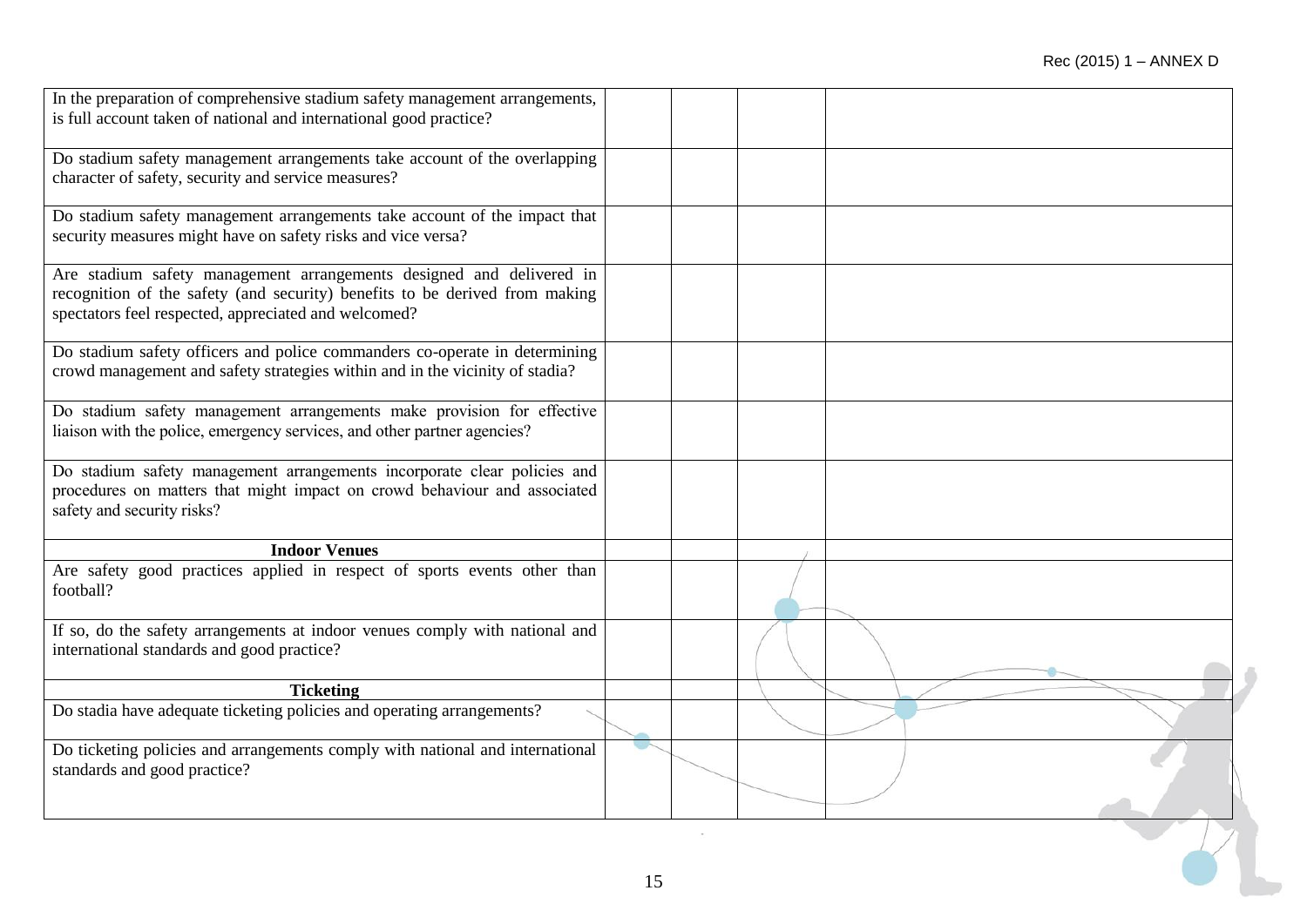| <b>Alcohol</b>                                                                  |    |  |  |
|---------------------------------------------------------------------------------|----|--|--|
| Do all stadia have consistent policies and operating arrangements regarding the |    |  |  |
| possession, purchase and consumption of alcohol within stadia?                  |    |  |  |
|                                                                                 |    |  |  |
| Is the purchase and consumption of alcohol permitted in stadia at domestic      |    |  |  |
| matches?                                                                        |    |  |  |
|                                                                                 |    |  |  |
| Pyrotechnics                                                                    |    |  |  |
| Do stadium safety management arrangements incorporate clear and consistent      |    |  |  |
| policies and procedures in respect of the possession and use of pyrotechnical   |    |  |  |
| devices in stadia?                                                              |    |  |  |
|                                                                                 |    |  |  |
| Is the use of pyrotechnics permitted in stadia?                                 |    |  |  |
|                                                                                 |    |  |  |
| Is the possession and use of pyrotechnical devices in stadia prohibited by the  |    |  |  |
| national legislative, regulatory and administrative framework?                  |    |  |  |
|                                                                                 |    |  |  |
| <b>Safety Management Risk Assessments</b>                                       |    |  |  |
| Do all stadia have adequate and comprehensive safety risk assessment policies   |    |  |  |
| and operating processes on which to base stadium safety management              |    |  |  |
| arrangements?                                                                   |    |  |  |
|                                                                                 |    |  |  |
| Do safety management risk assessment policies and processes comply with         |    |  |  |
| national and international standards and good practice?                         |    |  |  |
|                                                                                 |    |  |  |
| <b>Stadium Regulations</b>                                                      |    |  |  |
| Do all stadia have consistent and comprehensive stadium regulations?            |    |  |  |
|                                                                                 |    |  |  |
| Are stadium regulations based on a national model?                              |    |  |  |
|                                                                                 |    |  |  |
| Do the stadium regulations comply with international standards and good         |    |  |  |
| practice?                                                                       |    |  |  |
|                                                                                 |    |  |  |
| <b>Stadium Physical Infrastructure</b>                                          |    |  |  |
| When upgrading existing or building new stadia, are measures taken to ensure    |    |  |  |
| that stadium design and infrastructure (and associated safety management        |    |  |  |
| arrangements) comply with national and international safety standards?          |    |  |  |
|                                                                                 |    |  |  |
|                                                                                 |    |  |  |
|                                                                                 |    |  |  |
|                                                                                 | 16 |  |  |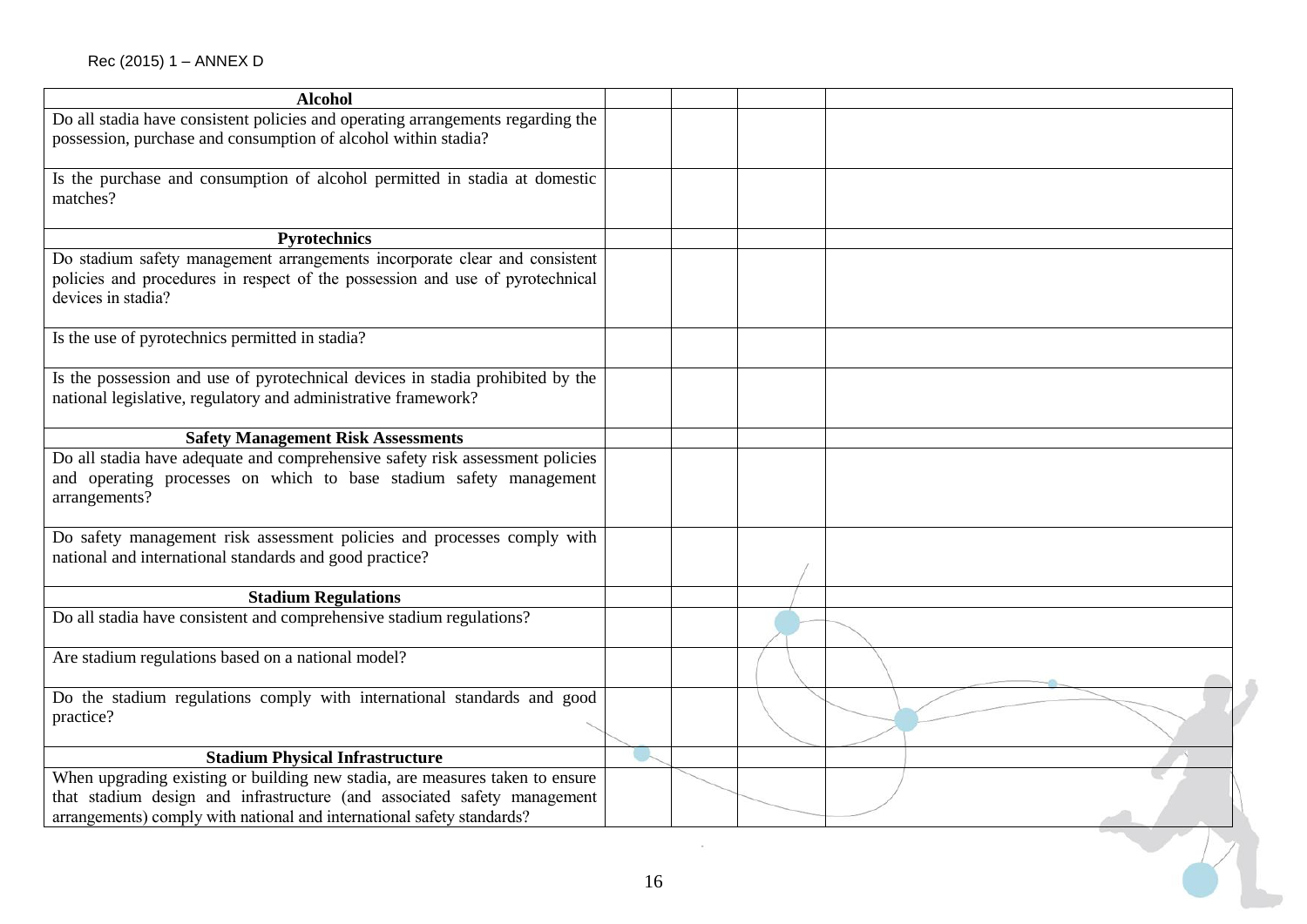| Are the stadium safety management arrangements designed to compensate for<br>any strengths or any weaknesses of the stadium's physical infrastructure?                                                                   |  |
|--------------------------------------------------------------------------------------------------------------------------------------------------------------------------------------------------------------------------|--|
| Do football stadia incorporate provision of appropriate sanitary and refreshment<br>facilities along with good viewing arrangements for all spectators (including<br>children, the elderly and those with disabilities)? |  |
| <b>Spectators with Disabilities</b>                                                                                                                                                                                      |  |
| Are stadia and spectator facilities designed or adapted to accommodate<br>spectators with disabilities?                                                                                                                  |  |
| Are stadium safety management arrangements designed to encourage and<br>support spectators with disabilities to attend football matches in the stadium?                                                                  |  |
| <b>Inclusive Stadia</b>                                                                                                                                                                                                  |  |
| Do stadia provide an inclusive and welcoming environment for all communities,<br>in part to help reduce safety risks?                                                                                                    |  |
| Are stadium safety management and other arrangements in place to deter,<br>prevent and deal effectively with any racist, sexist, homophobic or other<br>discriminatory behaviour?                                        |  |
| <b>Protests and Extremism</b>                                                                                                                                                                                            |  |
| Do stadium safety management arrangements prohibit party-political,<br>politically or religiously extremist, discriminatory or other potentially<br>provocative messages or actions within the stadium?                  |  |
| Do the stadium safety officers actively engage with partners and stakeholders<br>in an effort to explain the possible impacts and risks associated with prohibited<br>politically activity?                              |  |
| <b>Safety Training</b>                                                                                                                                                                                                   |  |
| Are stadium safety officers, senior stewards and stewards trained, and assessed<br>as possessing the necessary skills and competencies, to deliver all of their<br>safety, security and service activities effectively?  |  |
|                                                                                                                                                                                                                          |  |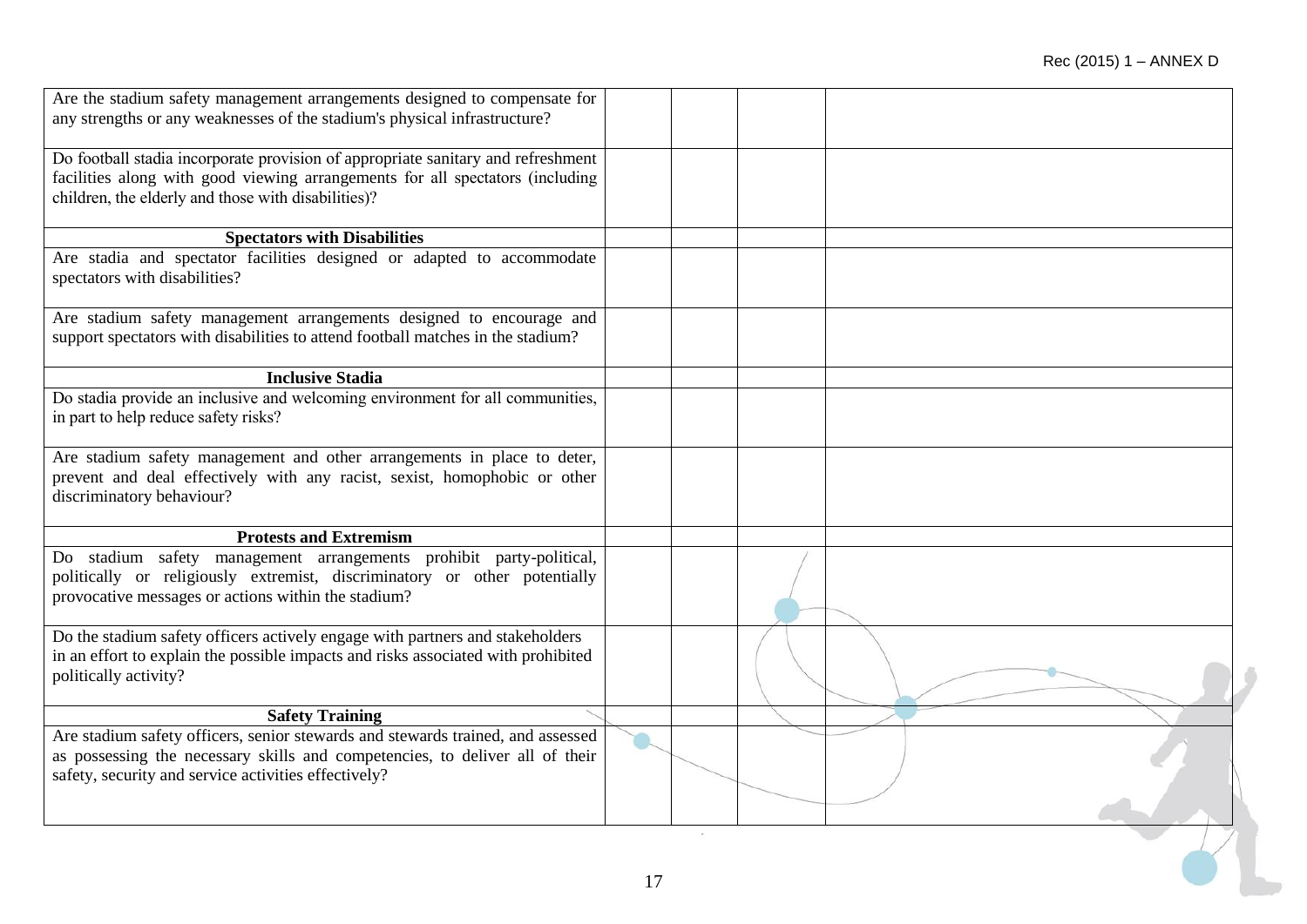| Do stadium stewarding training arrangements comply with national and<br>international standards and good practice?                                                                       |    |  |  |
|------------------------------------------------------------------------------------------------------------------------------------------------------------------------------------------|----|--|--|
| Is integrated training provided for police commanders, police officers<br>undertaking specialist football roles, and stadium safety officers and senior<br>stewards.                     |    |  |  |
| <b>Closed Circuit Television CCTV</b>                                                                                                                                                    |    |  |  |
| Do all stadia have adequate CCTV coverage in place?                                                                                                                                      |    |  |  |
| Does CCTV provision comply with national and international standards and<br>good practice in terms of technical capability and operating arrangements?                                   |    |  |  |
| <b>Joint Control Rooms</b>                                                                                                                                                               |    |  |  |
| Do all stadia have a joint (multi-agency) control room?                                                                                                                                  |    |  |  |
| Does control room provision comply with national and international standards                                                                                                             |    |  |  |
| and good practice in terms of technical capability and operating arrangements?                                                                                                           |    |  |  |
| <b>Fire Safety Plans</b>                                                                                                                                                                 |    |  |  |
| Do all stadia have adequate fire safety plans?                                                                                                                                           |    |  |  |
| Do fire safety plans comply with national and international standards and good<br>practice in terms of technical capability and operating arrangements?                                  |    |  |  |
| <b>Medical Plans</b>                                                                                                                                                                     |    |  |  |
| Do all stadia have adequate medical plans?                                                                                                                                               |    |  |  |
| Do medical plans comply with national and international standards and good<br>practice in terms of technical capability and operating arrangements?                                      |    |  |  |
| <b>Public Address and Visual Communication Systems</b>                                                                                                                                   |    |  |  |
| Do all stadia have adequate public address and visual communication systems?                                                                                                             |    |  |  |
| Do public address and visual communication systems comply with national<br>and international standards and good practice in terms of technical capability<br>and operating arrangements? |    |  |  |
|                                                                                                                                                                                          |    |  |  |
|                                                                                                                                                                                          | 18 |  |  |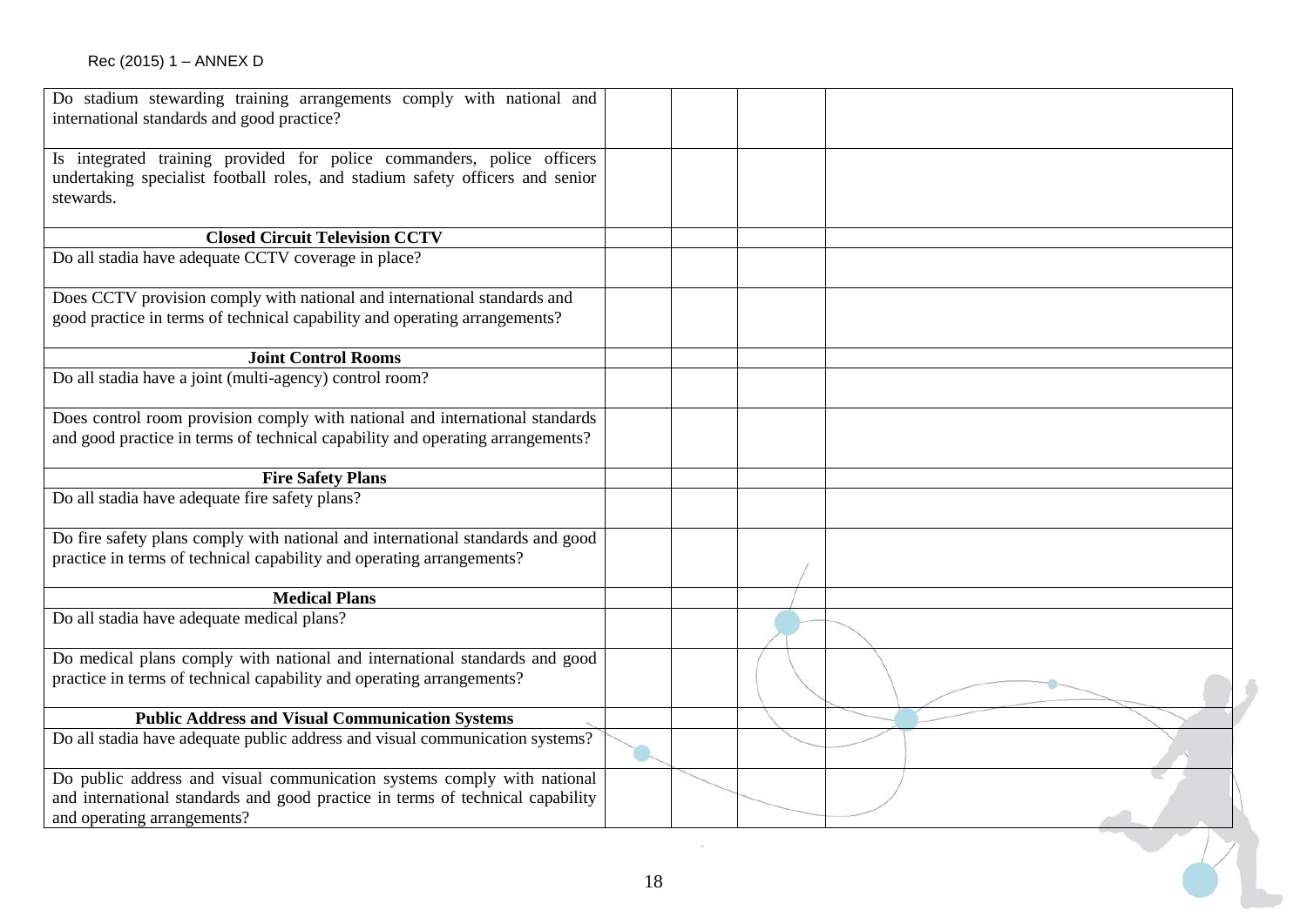| <b>Signage</b>                                                                                                                                        |    |  |  |
|-------------------------------------------------------------------------------------------------------------------------------------------------------|----|--|--|
| Do all stadia have adequate signage arrangements?                                                                                                     |    |  |  |
|                                                                                                                                                       |    |  |  |
| Do signage arrangements comply with national and international standards and<br>good practice?                                                        |    |  |  |
|                                                                                                                                                       |    |  |  |
| <b>Traffic Management Plans</b>                                                                                                                       |    |  |  |
| Do all stadia have adequate traffic management plans?                                                                                                 |    |  |  |
|                                                                                                                                                       |    |  |  |
| Do traffic management plans comply with national and international standards                                                                          |    |  |  |
| and good practice?                                                                                                                                    |    |  |  |
| <b>Lighting</b>                                                                                                                                       |    |  |  |
| Do all stadia have adequate lighting arrangements?                                                                                                    |    |  |  |
|                                                                                                                                                       |    |  |  |
| Do lighting arrangements comply with national and international standards and                                                                         |    |  |  |
| good practice in terms of technical capability and operating arrangements?                                                                            |    |  |  |
|                                                                                                                                                       |    |  |  |
| <b>Pre-Event and Post-Event Safety Checks</b>                                                                                                         |    |  |  |
| Do all stadia have adequate pre-event and post-event checks and steward                                                                               |    |  |  |
| briefing arrangements?                                                                                                                                |    |  |  |
| Do pre-event and post-event checks and briefing arrangements comply with                                                                              |    |  |  |
| national and international standards and good practice?                                                                                               |    |  |  |
| <b>Stadium Entry Arrangements</b>                                                                                                                     |    |  |  |
| Do all stadia have adequate, comprehensive and proportionate stadium entry                                                                            |    |  |  |
| policies and operating arrangements?                                                                                                                  |    |  |  |
|                                                                                                                                                       |    |  |  |
| Do stadium entry policies and arrangements comply with national and<br>international standards and good practice in terms of technical capability and |    |  |  |
| operating arrangements??                                                                                                                              |    |  |  |
|                                                                                                                                                       |    |  |  |
| <b>Spectator Searching Arrangements</b>                                                                                                               |    |  |  |
| Do all stadia have adequate and proportionate spectator searching policies and                                                                        |    |  |  |
| operating arrangements?                                                                                                                               |    |  |  |
|                                                                                                                                                       |    |  |  |
|                                                                                                                                                       |    |  |  |
|                                                                                                                                                       |    |  |  |
|                                                                                                                                                       | 19 |  |  |
|                                                                                                                                                       |    |  |  |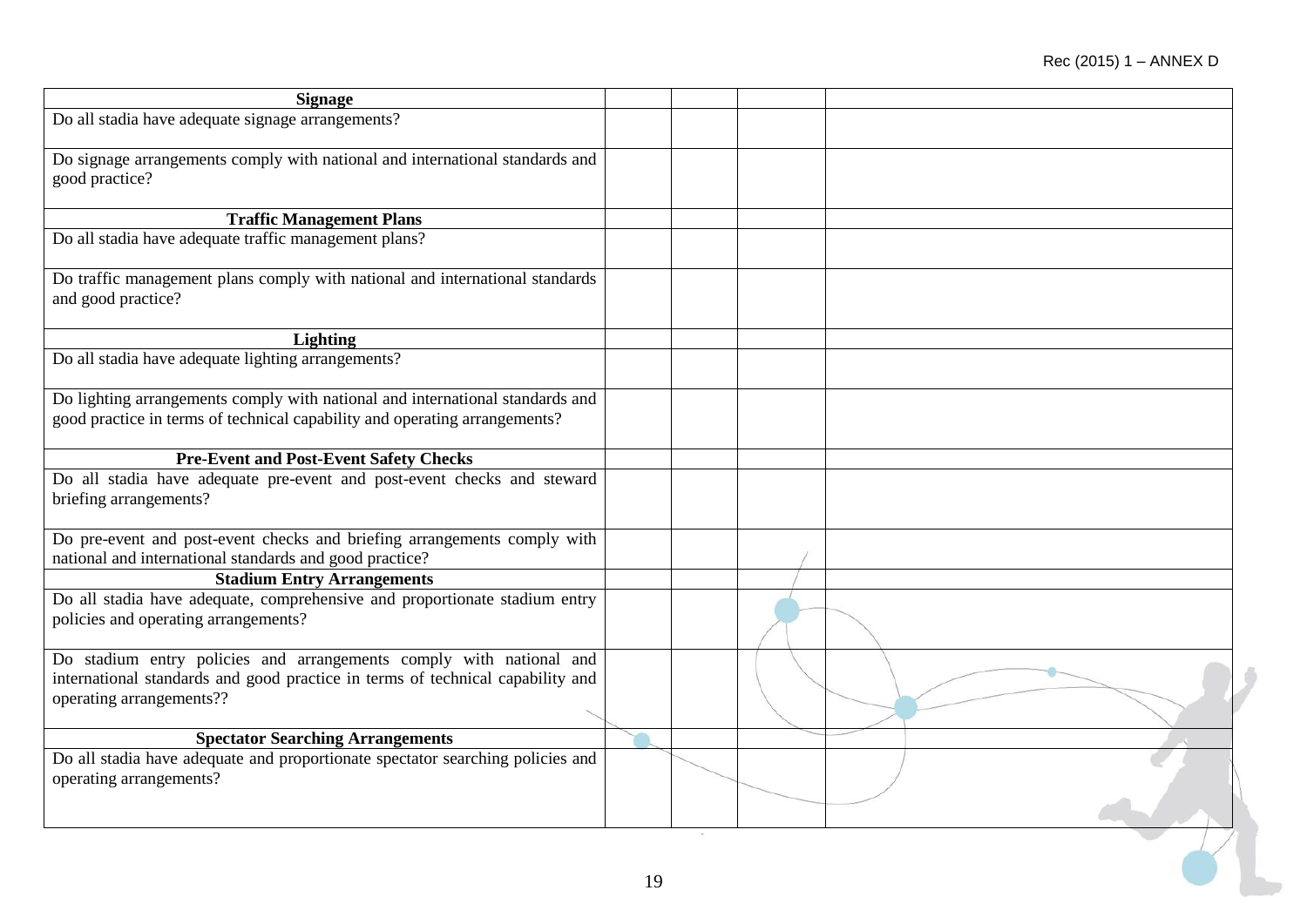| Is stadium spectator searching undertaken on the basis of a risk assessment?                                                                                                                                     |    |  |  |
|------------------------------------------------------------------------------------------------------------------------------------------------------------------------------------------------------------------|----|--|--|
| Do the searching of spectator arrangements comply with national and<br>international standards and good practice?                                                                                                |    |  |  |
| <b>Protecting the Playing Area</b>                                                                                                                                                                               |    |  |  |
| Do all stadia have adequate policies and safe operating arrangements for<br>protecting the playing area?                                                                                                         |    |  |  |
| Do stadium arrangements for protecting the playing area comply with national<br>and international standards and good practice, in terms of technical character<br>and operating arrangements?                    |    |  |  |
| <b>Visiting Stewards</b>                                                                                                                                                                                         |    |  |  |
| Do stadia deploy stewards provided by the visiting club?                                                                                                                                                         |    |  |  |
| Do visiting steward policies and operating arrangements comply with national<br>and international standards and good practice?                                                                                   |    |  |  |
| <b>Standing Areas</b>                                                                                                                                                                                            |    |  |  |
| Do stadia hosting higher level football matches have standing areas?                                                                                                                                             |    |  |  |
| Do standing area arrangements comply with national and international<br>technical and operating standards and good practice?                                                                                     |    |  |  |
| <b>Temporary Stands</b>                                                                                                                                                                                          |    |  |  |
| Does any stadia hosting higher level football matches have temporary<br>(demountable) and telescopic stands?                                                                                                     |    |  |  |
| Do stadium temporary (demountable) and telescopic stands comply with<br>national and international technical and operating standards?                                                                            |    |  |  |
| <b>Emergency and Contingency Arrangements</b>                                                                                                                                                                    |    |  |  |
| Do all stadia have comprehensive emergency and contingency plans, policies<br>and operating arrangements for dealing effectively with in-stadia safety,<br>security and other incidents and emergency scenarios? |    |  |  |
|                                                                                                                                                                                                                  |    |  |  |
|                                                                                                                                                                                                                  | 20 |  |  |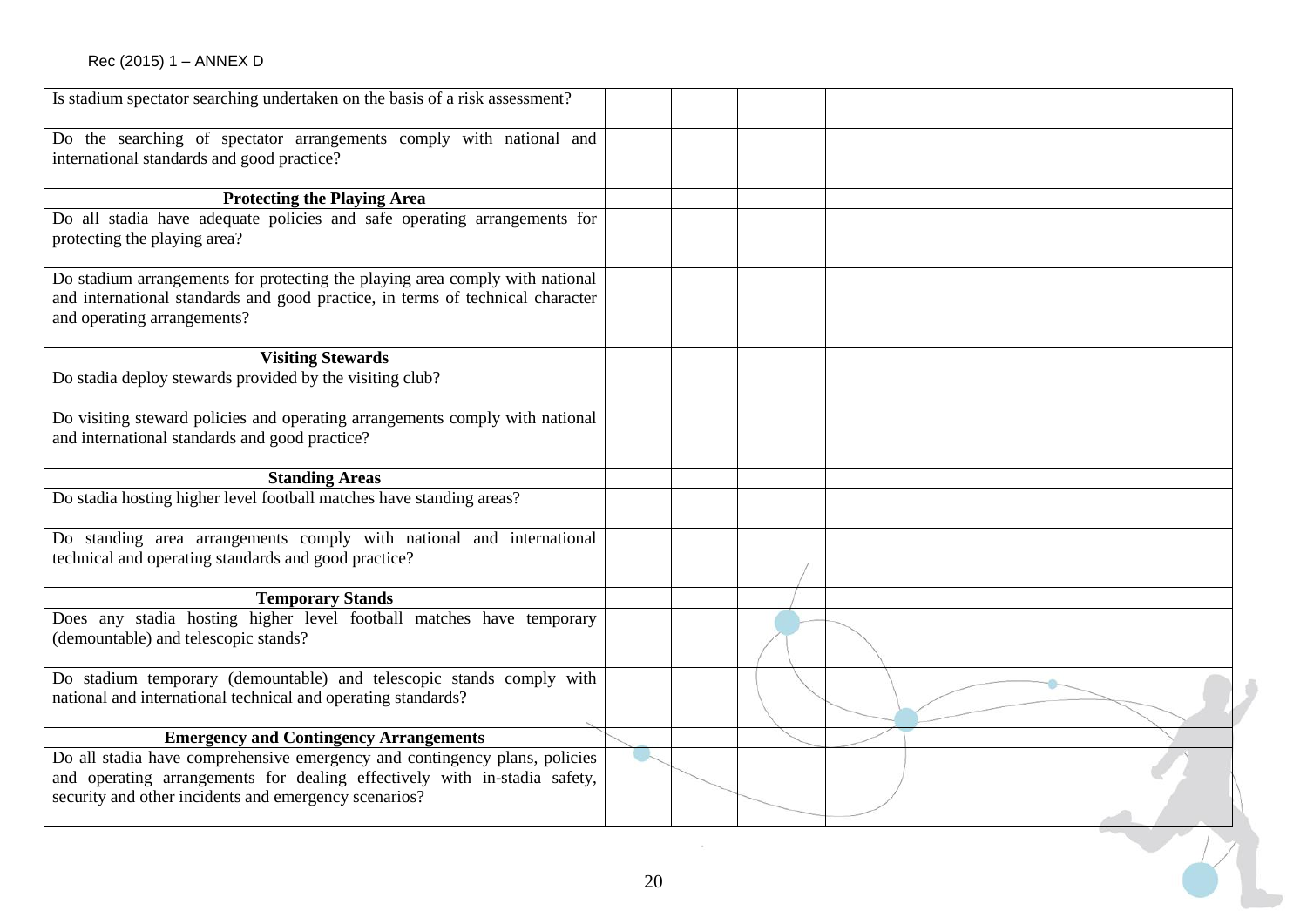| Do stadium emergency and contingency planning policies and operating<br>arrangements comply with national and international standards and good<br>practice? |  |  |
|-------------------------------------------------------------------------------------------------------------------------------------------------------------|--|--|
| Do stadium emergency evacuation plans and operating arrangements comply<br>with national and international standards and good practice?                     |  |  |
| Are the emergency and contingency plans prepared, tested and refined in<br>consultation with the police and other emergency services?                       |  |  |
| Are the emergency and contingency plans tested in multi-agency exercises on a<br>regular basis?                                                             |  |  |
| <b>Counter Terrorism</b>                                                                                                                                    |  |  |
| Do the football authorities, stadium managers and Stadium safety officers liaise                                                                            |  |  |
| with the relevant security authorities regarding counter terrorism threats and                                                                              |  |  |
| risk mitigation measures?                                                                                                                                   |  |  |
| <b>Communication with Spectators</b>                                                                                                                        |  |  |
| Do stadium safety officers consult and liaise with Supporter Liaison Officers                                                                               |  |  |
| (SLOs), representatives of supporter groups and supporter focused initiatives                                                                               |  |  |
| regarding the various components of the stadium safety management                                                                                           |  |  |
| arrangements:                                                                                                                                               |  |  |
|                                                                                                                                                             |  |  |
| Are arrangements in place to obtain feedback from spectators on their stadium<br>experience?                                                                |  |  |
| Do stadium safety officers, stewards and other stadium personnel receive inter-                                                                             |  |  |
| personal and communication training to encourage and facilitate the adoption                                                                                |  |  |
| of a welcoming and friendly, but professional, dialogue with supporters?                                                                                    |  |  |
|                                                                                                                                                             |  |  |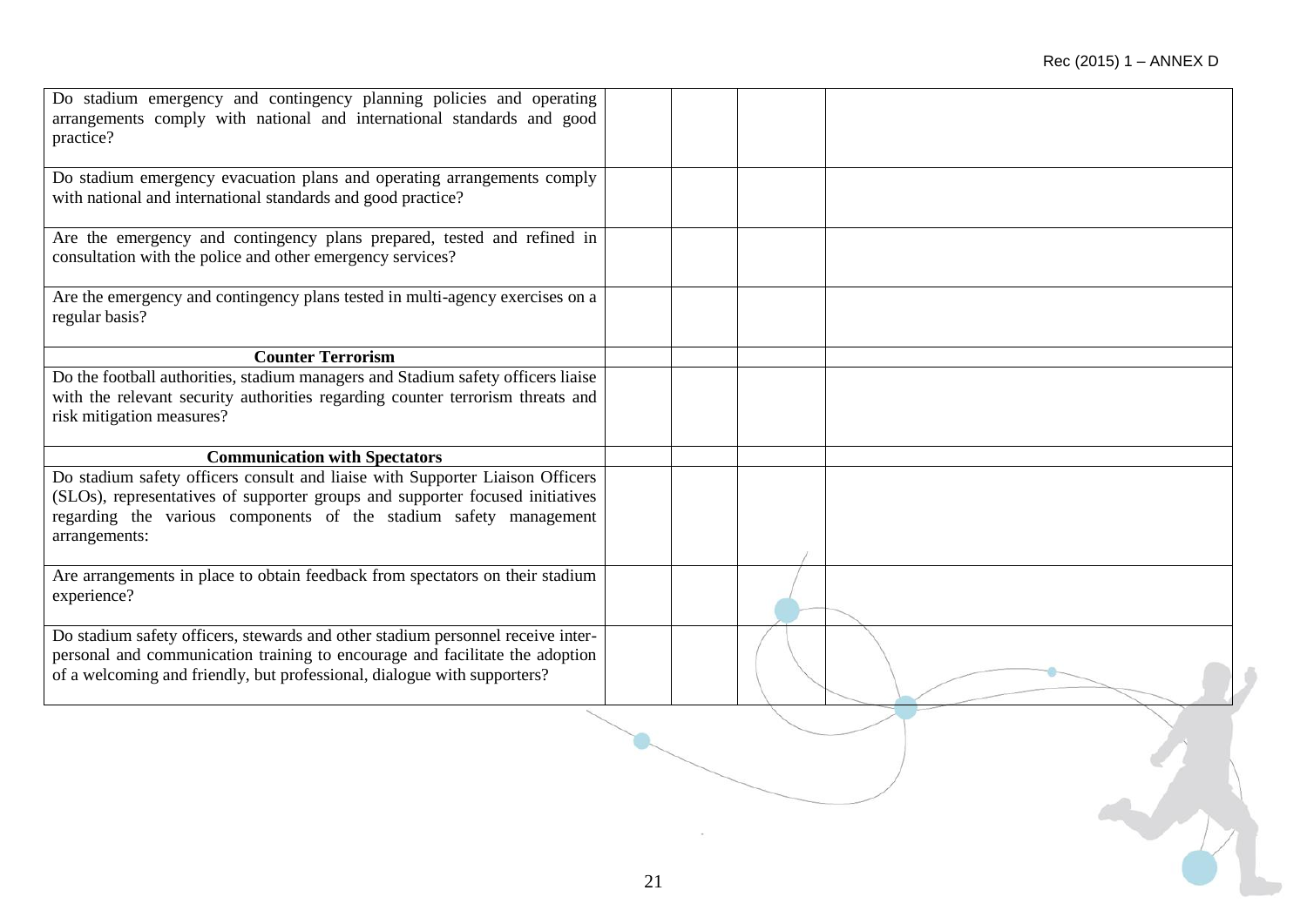| <b>Council of Europe - Standing Committee</b><br>Recommendation Rec (2015) 1 on Safety, Security and Service at Football Matches and other Sports Events                                                                                                                       |     |                |                  |                               |  |  |
|--------------------------------------------------------------------------------------------------------------------------------------------------------------------------------------------------------------------------------------------------------------------------------|-----|----------------|------------------|-------------------------------|--|--|
| <b>CHECKLIST - SECURITY THEMES (Annex B of the Recommendation)</b>                                                                                                                                                                                                             |     |                |                  |                               |  |  |
| <b>Name of Completing Authority:</b>                                                                                                                                                                                                                                           |     |                |                  |                               |  |  |
| Do current arrangements comply with Recommended Good Practices (as adapted to fit national circumstances) set out in Annex B of the Recommendation.                                                                                                                            |     |                |                  |                               |  |  |
| <b>Recommended Good Practice</b>                                                                                                                                                                                                                                               | Yes | N <sub>0</sub> | <b>Partially</b> | <b>Explanation or Comment</b> |  |  |
| <b>Role of Police in National Co-ordination</b><br>Do senior police representatives participate in the national multi-agency<br>co-ordination arrangements?                                                                                                                    |     |                |                  |                               |  |  |
| Is the national policing football strategy consistent with the wider<br>integrated approach to safety, security and service?                                                                                                                                                   |     |                |                  |                               |  |  |
| Do the police gather and analyse information on trends in supporter<br>behaviour and associated risks to inform the national multi-agency co-<br>ordination arrangements?                                                                                                      |     |                |                  |                               |  |  |
| Do the national multi-agency co-ordination arrangements make provision<br>for the police to participate in review of the national legislative,<br>regulatory and administrative framework?                                                                                     |     |                |                  |                               |  |  |
| Do the police work closely at national level with governmental interior,<br>justice and sports departments; prosecuting agencies; and national football<br>authorities in identifying the measures necessary to enable delivery of key<br>components of the policing strategy? |     |                |                  |                               |  |  |
|                                                                                                                                                                                                                                                                                | 22  |                |                  |                               |  |  |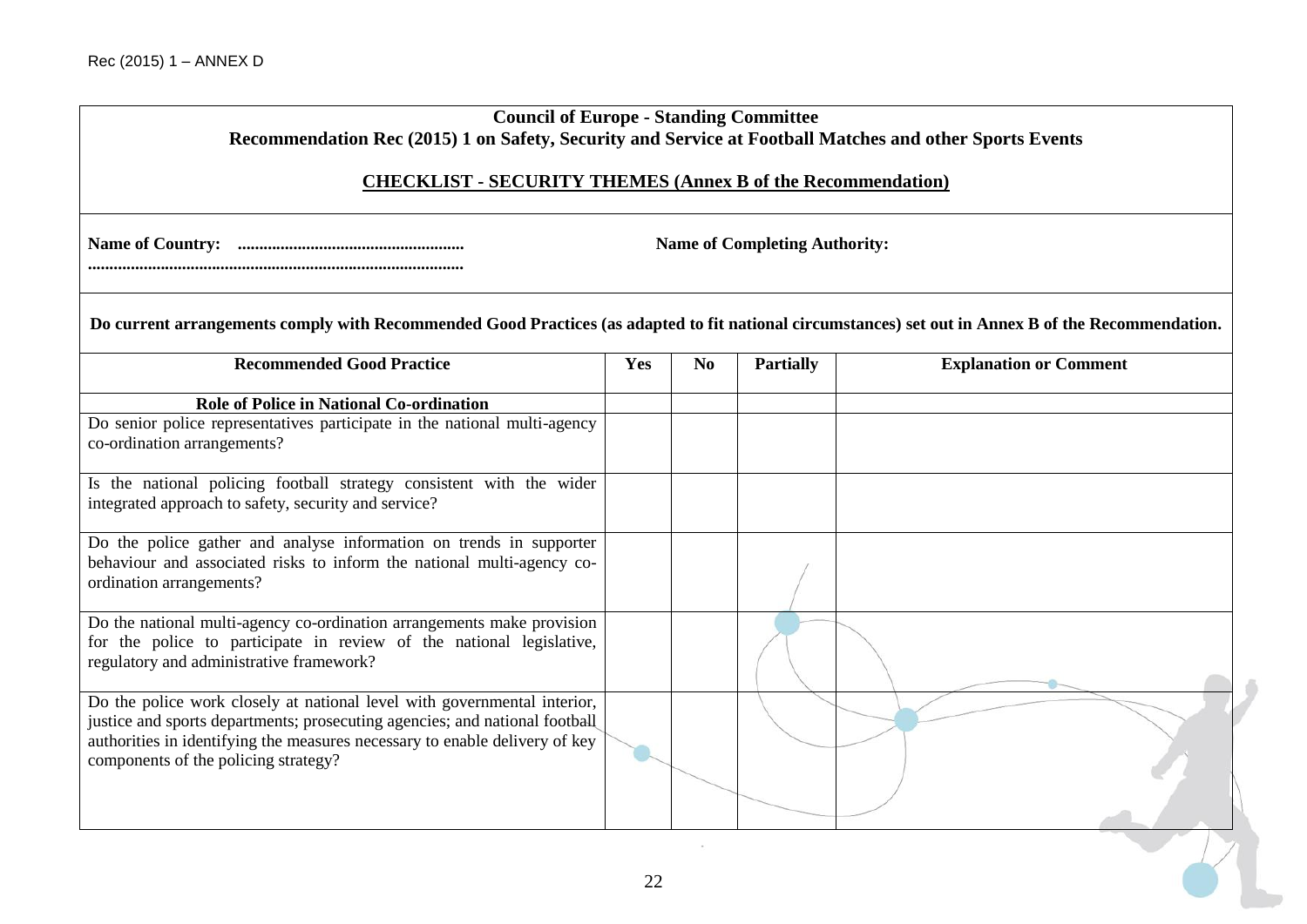| Do the national legislative, regulatory and administrative framework<br>empower the police to undertake their various preventative and<br>operational duties effectively?                                                                            |    |  |  |
|------------------------------------------------------------------------------------------------------------------------------------------------------------------------------------------------------------------------------------------------------|----|--|--|
| Do the national multi-agency co-ordination arrangements require that the<br>police be consulted about all safety and security matters not falling under<br>their control or responsibility?                                                          |    |  |  |
| <b>Role of Prosecuting Agencies</b>                                                                                                                                                                                                                  |    |  |  |
| Are prosecuting agencies represented on the national multi-agency co-<br>ordination group?                                                                                                                                                           |    |  |  |
| Are measures taken to enhance awareness among the judiciary of the<br>problems associated with football related violence and disorder and the<br>need for a robust response?                                                                         |    |  |  |
| Do the police and prosecuting agencies co-operate in developing and<br>implementing legal measures designed to deter and penalise persons who<br>are convicted of football-related offences?                                                         |    |  |  |
| Is preventative detention used an alternative to the prosecution of<br>offenders under criminal or administrative law?                                                                                                                               |    |  |  |
| For domestic matches, do the host police share evidence of football<br>related violence or other criminality involving visiting supporters with the<br>police and prosecution agency in the person's area of residence?                              |    |  |  |
| For international (club or country) matches, do the host police share<br>evidence of football related violence or other criminality involving<br>visiting supporters with the police and prosecution agency in the person's<br>country of residence? |    |  |  |
| Role of Police in Local Co-ordination                                                                                                                                                                                                                |    |  |  |
| Do local police commanders participate in local multi-agency co-<br>ordination arrangements?                                                                                                                                                         |    |  |  |
|                                                                                                                                                                                                                                                      | 23 |  |  |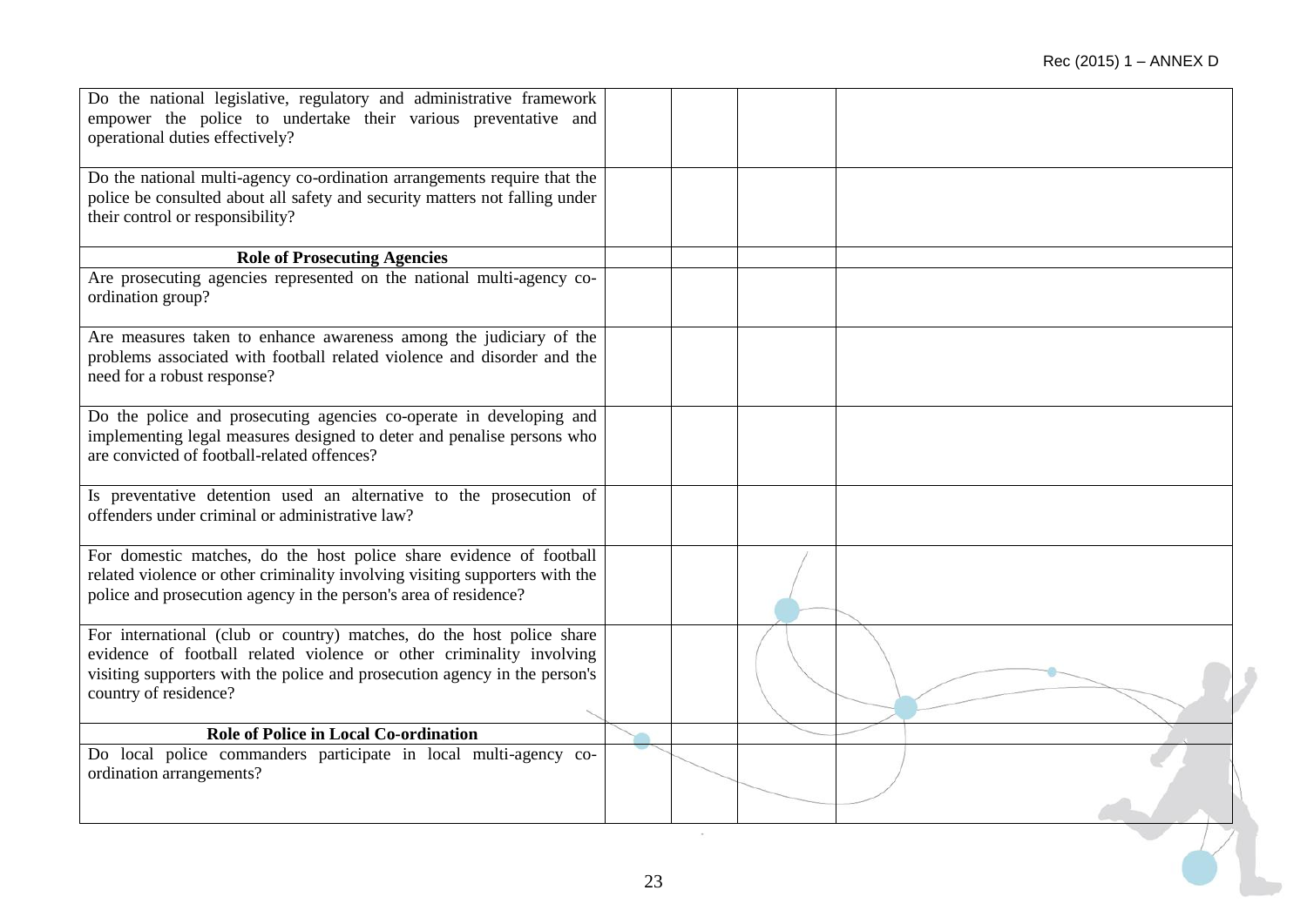| Do the local co-ordination arrangements ensure that the roles and<br>responsibilities of policing (and other) personnel in football related<br>operations (inside and outside of stadia) are clear, concise and widely<br>understood by all partner agencies?<br>Do the local co-ordination arrangements ensure that the police are<br>consulted about matters that might impact on policing operations,<br>including ticketing stadium licensing, stewarding and other in-stadia<br>operating arrangements?<br>Do the local co-ordination arrangements ensure that the police are<br>consulted about local hospitality and related activities (including<br>community and supporter liaison), transport and other logistical<br>arrangements?<br>Do the local co-ordination arrangements ensure that local policing<br>arrangements (and those of partner agencies) are regularly reviewed and<br>refined as appropriate in the light of any changes to the national strategy<br>and local post-match analysis of events connected to previous matches?<br>Do the local co-ordination arrangements ensure that key police messages<br>are communicated to host and, in particular, visiting supporters about<br>designated/recommended areas for pre and post match recreation and<br>policing tolerance levels highlighting any additional or exceptional<br>measures planned for high risk matches?<br>Do the local co-ordination arrangements ensure that the police and<br>municipal authorities work closely with other agencies and stakeholders<br>in assessing risk and preparing preventative measures designed to<br>minimise disruption to local communities and businesses? | Do the police work in partnership with other agencies in developing and<br>delivering local multi-agency football safety, security and service<br>arrangements? |  |  |
|------------------------------------------------------------------------------------------------------------------------------------------------------------------------------------------------------------------------------------------------------------------------------------------------------------------------------------------------------------------------------------------------------------------------------------------------------------------------------------------------------------------------------------------------------------------------------------------------------------------------------------------------------------------------------------------------------------------------------------------------------------------------------------------------------------------------------------------------------------------------------------------------------------------------------------------------------------------------------------------------------------------------------------------------------------------------------------------------------------------------------------------------------------------------------------------------------------------------------------------------------------------------------------------------------------------------------------------------------------------------------------------------------------------------------------------------------------------------------------------------------------------------------------------------------------------------------------------------------------------------------------------------------------------------------------------|-----------------------------------------------------------------------------------------------------------------------------------------------------------------|--|--|
|                                                                                                                                                                                                                                                                                                                                                                                                                                                                                                                                                                                                                                                                                                                                                                                                                                                                                                                                                                                                                                                                                                                                                                                                                                                                                                                                                                                                                                                                                                                                                                                                                                                                                          |                                                                                                                                                                 |  |  |
|                                                                                                                                                                                                                                                                                                                                                                                                                                                                                                                                                                                                                                                                                                                                                                                                                                                                                                                                                                                                                                                                                                                                                                                                                                                                                                                                                                                                                                                                                                                                                                                                                                                                                          |                                                                                                                                                                 |  |  |
|                                                                                                                                                                                                                                                                                                                                                                                                                                                                                                                                                                                                                                                                                                                                                                                                                                                                                                                                                                                                                                                                                                                                                                                                                                                                                                                                                                                                                                                                                                                                                                                                                                                                                          |                                                                                                                                                                 |  |  |
|                                                                                                                                                                                                                                                                                                                                                                                                                                                                                                                                                                                                                                                                                                                                                                                                                                                                                                                                                                                                                                                                                                                                                                                                                                                                                                                                                                                                                                                                                                                                                                                                                                                                                          |                                                                                                                                                                 |  |  |
|                                                                                                                                                                                                                                                                                                                                                                                                                                                                                                                                                                                                                                                                                                                                                                                                                                                                                                                                                                                                                                                                                                                                                                                                                                                                                                                                                                                                                                                                                                                                                                                                                                                                                          |                                                                                                                                                                 |  |  |
|                                                                                                                                                                                                                                                                                                                                                                                                                                                                                                                                                                                                                                                                                                                                                                                                                                                                                                                                                                                                                                                                                                                                                                                                                                                                                                                                                                                                                                                                                                                                                                                                                                                                                          |                                                                                                                                                                 |  |  |
| 24                                                                                                                                                                                                                                                                                                                                                                                                                                                                                                                                                                                                                                                                                                                                                                                                                                                                                                                                                                                                                                                                                                                                                                                                                                                                                                                                                                                                                                                                                                                                                                                                                                                                                       |                                                                                                                                                                 |  |  |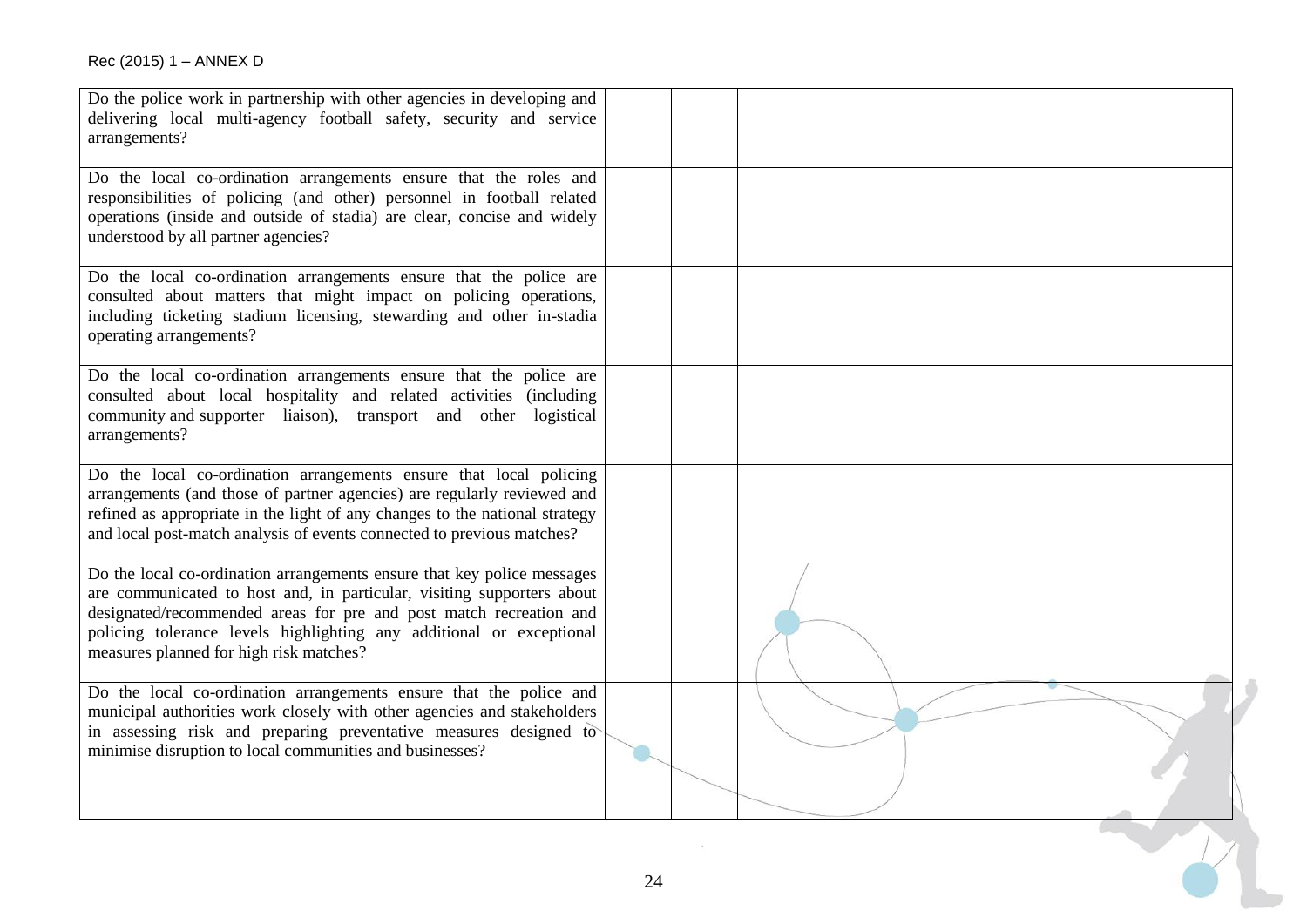| Do the local co-ordination arrangements ensure that the police lead in<br>determining all crisis planning for emergency scenarios (inside and<br>outside of stadia)?                                                                                                                                                         |  |  |  |
|------------------------------------------------------------------------------------------------------------------------------------------------------------------------------------------------------------------------------------------------------------------------------------------------------------------------------|--|--|--|
| Do the local co-ordination arrangements ensure an effective partnership<br>between the police, municipal authorities and football club in the planning<br>and exercising of the multi-agency response to major crisis scenarios<br>inside and outside of stadia?                                                             |  |  |  |
| <b>Fan Zones and Public Viewing</b>                                                                                                                                                                                                                                                                                          |  |  |  |
| Do the local co-ordination arrangements ensure that a police risk<br>assessment is a pre-requisite to hosting an official fan zone or public<br>viewing event?                                                                                                                                                               |  |  |  |
| Do the local co-ordination arrangements ensure that the police are able to<br>determine the appropriate safety and security arrangements at organised<br>fan zone or public viewing events?                                                                                                                                  |  |  |  |
| Do the local co-ordination arrangements ensure that at fan zone or public<br>viewing events, the police are able to monitor crowd behaviour on the<br>basis of an ongoing dynamic risk assessment and respond to minor<br>incidents with early intervention in a proportionate and targeted manner to<br>prevent escalation? |  |  |  |
| <b>Role of National Football Authorities</b>                                                                                                                                                                                                                                                                                 |  |  |  |
| Do the police liaise with the football authorities at a national level in<br>assessing risk and identifying associated multi-agency preventative<br>arrangements in respect of international and high risk domestic matches<br>(played at home or abroad)?                                                                   |  |  |  |
| Do the police liaise with the football authorities at a national level in<br>respect of post-match evaluation of multi-agency operations and the<br>associated task of reviewing and refining, where necessary, the<br>arrangements for future matches?                                                                      |  |  |  |
|                                                                                                                                                                                                                                                                                                                              |  |  |  |
|                                                                                                                                                                                                                                                                                                                              |  |  |  |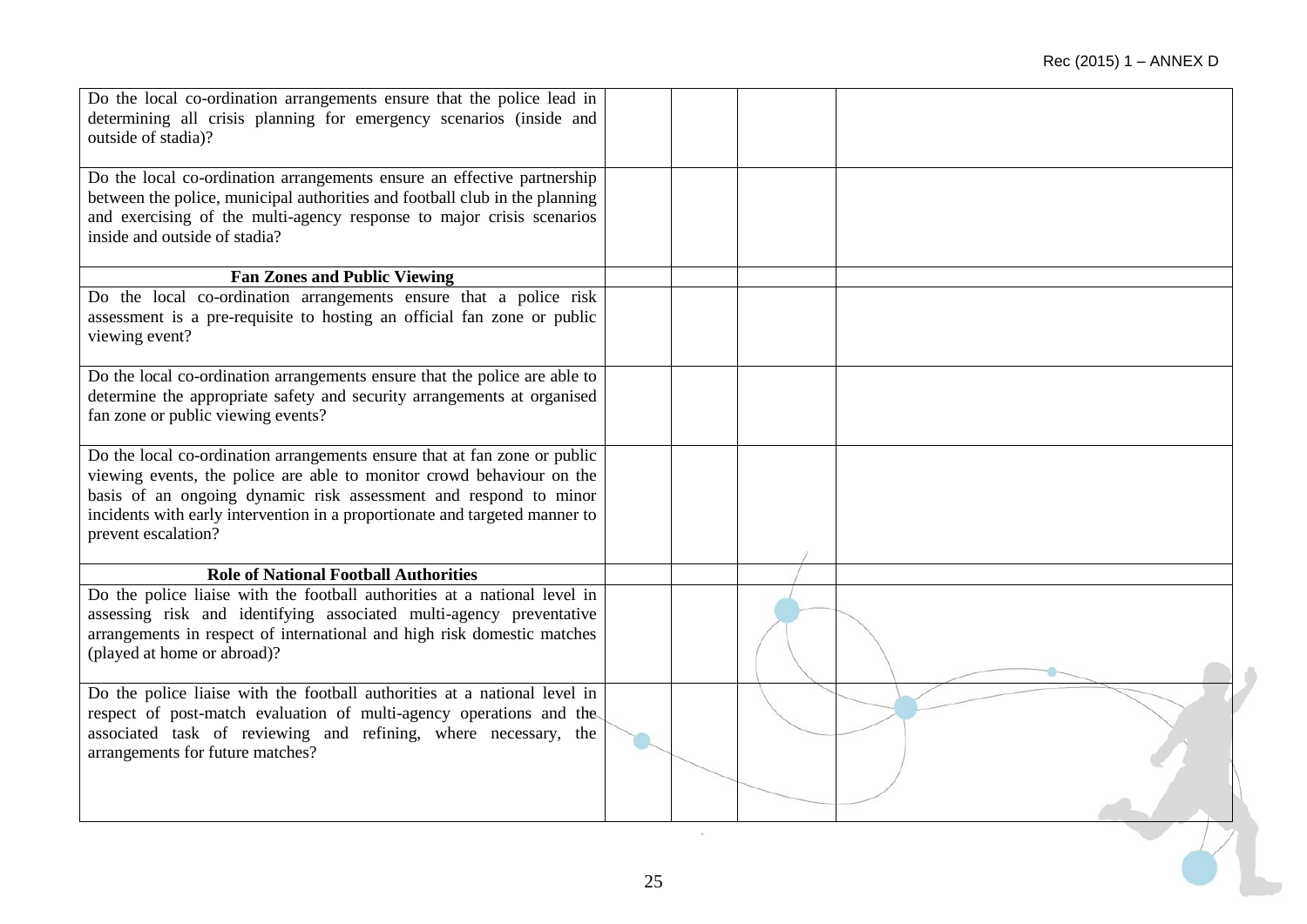| Do the football authorities consult with the police at a national level in<br>respect of potential security-related in-stadia issues like policies on ticket<br>sales; sale and consumption of alcohol; use of pyrotechnics; segregation<br>of rival supporters (where necessary); and entry checks and controls?<br>Do the police and football authorities share information at a national and<br>local level in accordance with national and international data protection |  |  |
|------------------------------------------------------------------------------------------------------------------------------------------------------------------------------------------------------------------------------------------------------------------------------------------------------------------------------------------------------------------------------------------------------------------------------------------------------------------------------|--|--|
| laws?                                                                                                                                                                                                                                                                                                                                                                                                                                                                        |  |  |
| <b>Role of Football Clubs</b>                                                                                                                                                                                                                                                                                                                                                                                                                                                |  |  |
| Do the police and stadium safety officer (on behalf of stadium<br>authorities/match organiser) liaise in respect of the delivery of effective<br>in-stadia safety and security arrangements?                                                                                                                                                                                                                                                                                 |  |  |
| Do the police and stadium safety officer work together in determining the<br>designated role of the police in crowd management functions, including:<br>pre-entry cordons, searching; supporting stewards in dealing with any<br>public disorder or other criminality; delaying the start of a match;<br>abandonment of a match and liaison?                                                                                                                                 |  |  |
| Do the police and stadium safety officer work together in determining the<br>arrangements for a multi-agency control room?                                                                                                                                                                                                                                                                                                                                                   |  |  |
| Do the police and stadium safety officer work together in determining use<br>of CCTV for crowd management and evidence gathering purposes?                                                                                                                                                                                                                                                                                                                                   |  |  |
| Do the police and stadium safety officer work together in determining in-<br>stadia alcohol policy?                                                                                                                                                                                                                                                                                                                                                                          |  |  |
| Do the police and stadium safety officer work together in determining<br>measures designed to deter and detect the possession and use of<br>pyrotechnics in football stadia?                                                                                                                                                                                                                                                                                                 |  |  |
| Do the police and stadium safety officer work together in determining the<br>arrangements for ensuring effective and efficient separation of rival fans<br>(where necessary)?                                                                                                                                                                                                                                                                                                |  |  |

CX 1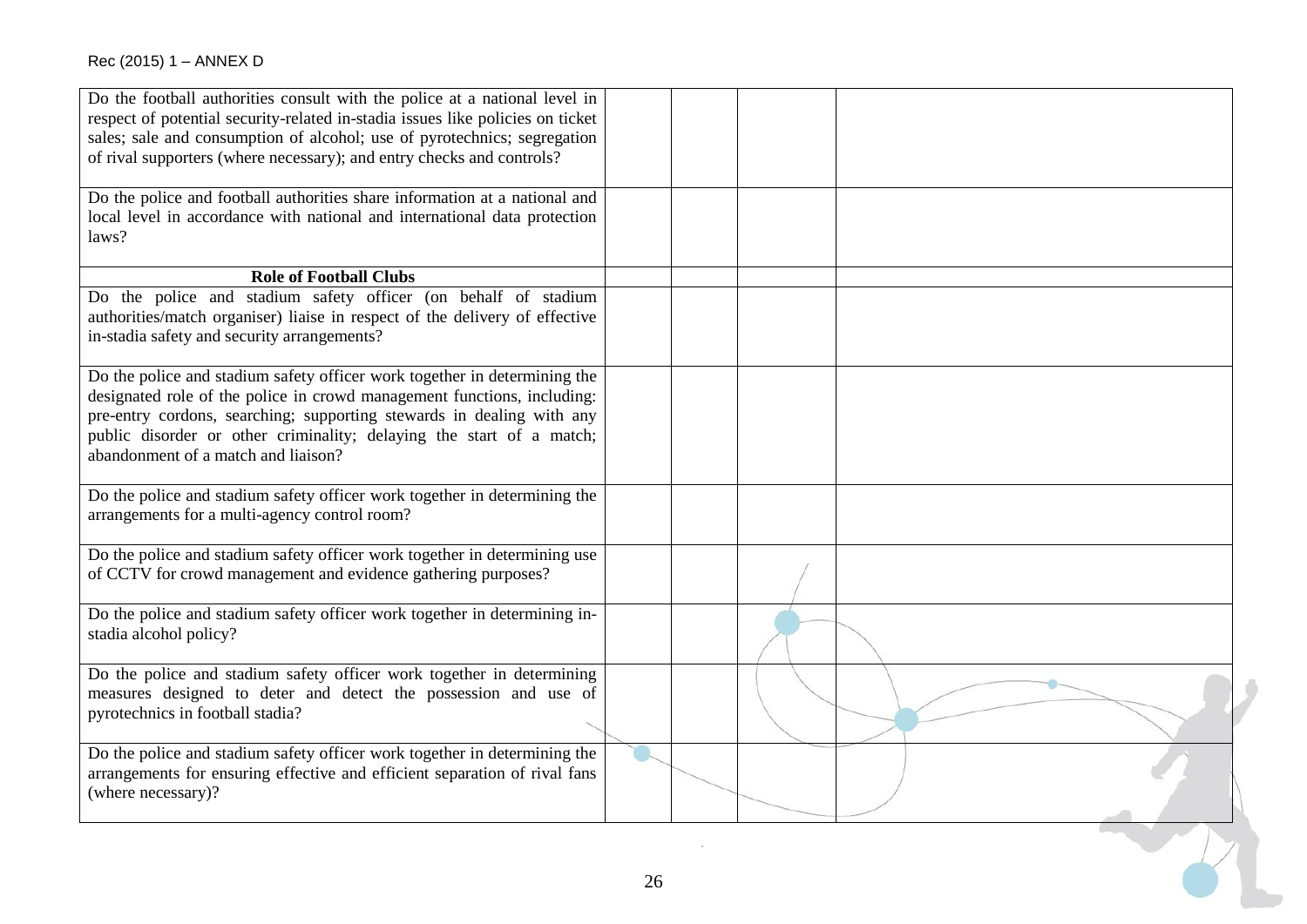| Do the police and stadium safety officer work together in determining<br>possible use of visiting stewards in a liaison capacity both in-stadia and<br>en-route to and from a stadium?                                                                                          |  |  |
|---------------------------------------------------------------------------------------------------------------------------------------------------------------------------------------------------------------------------------------------------------------------------------|--|--|
| Do the police and stadium safety officer work together in determining the<br>arrangements for activation of the stadium's emergency plans and<br>evacuation arrangements?                                                                                                       |  |  |
| Do the police and stadium safety officer work together in determining the<br>circumstances and arrangements by which the stadium safety officer can<br>transfer responsibility to the police in emergency and major incident<br>scenarios?                                      |  |  |
| <b>Policing Football Operations</b>                                                                                                                                                                                                                                             |  |  |
| Are policing football operations before, during and after a football event<br>integrated within a wider, multi-agency approach to safety, security and<br>service?                                                                                                              |  |  |
| Are policing football operations based on pre-match risk assessments,<br>ongoing dynamic risk analysis, and key operational principles like<br>dialogue, graded deployment, and early targeted and proportionate<br>intervention where necessary?                               |  |  |
| Are policing football operations based on treating supporters on an<br>ongoing dynamic risk assessment of their behaviour rather than their<br>reputation?                                                                                                                      |  |  |
| Do policing football strategies recognise that policing supporters in a<br>disproportionate and indiscriminate manner can exacerbate the degree of<br>risk through creating support and sympathy among supporters for persons<br>acting in a violent or confrontational manner? |  |  |
| <b>Communication with Supporters</b>                                                                                                                                                                                                                                            |  |  |
| Do the police have a supporter communication strategy?                                                                                                                                                                                                                          |  |  |
| Do police communication strategies involve formalised dialogue<br>arrangements involving specialist officers and representatives of supporter<br>groups?                                                                                                                        |  |  |
|                                                                                                                                                                                                                                                                                 |  |  |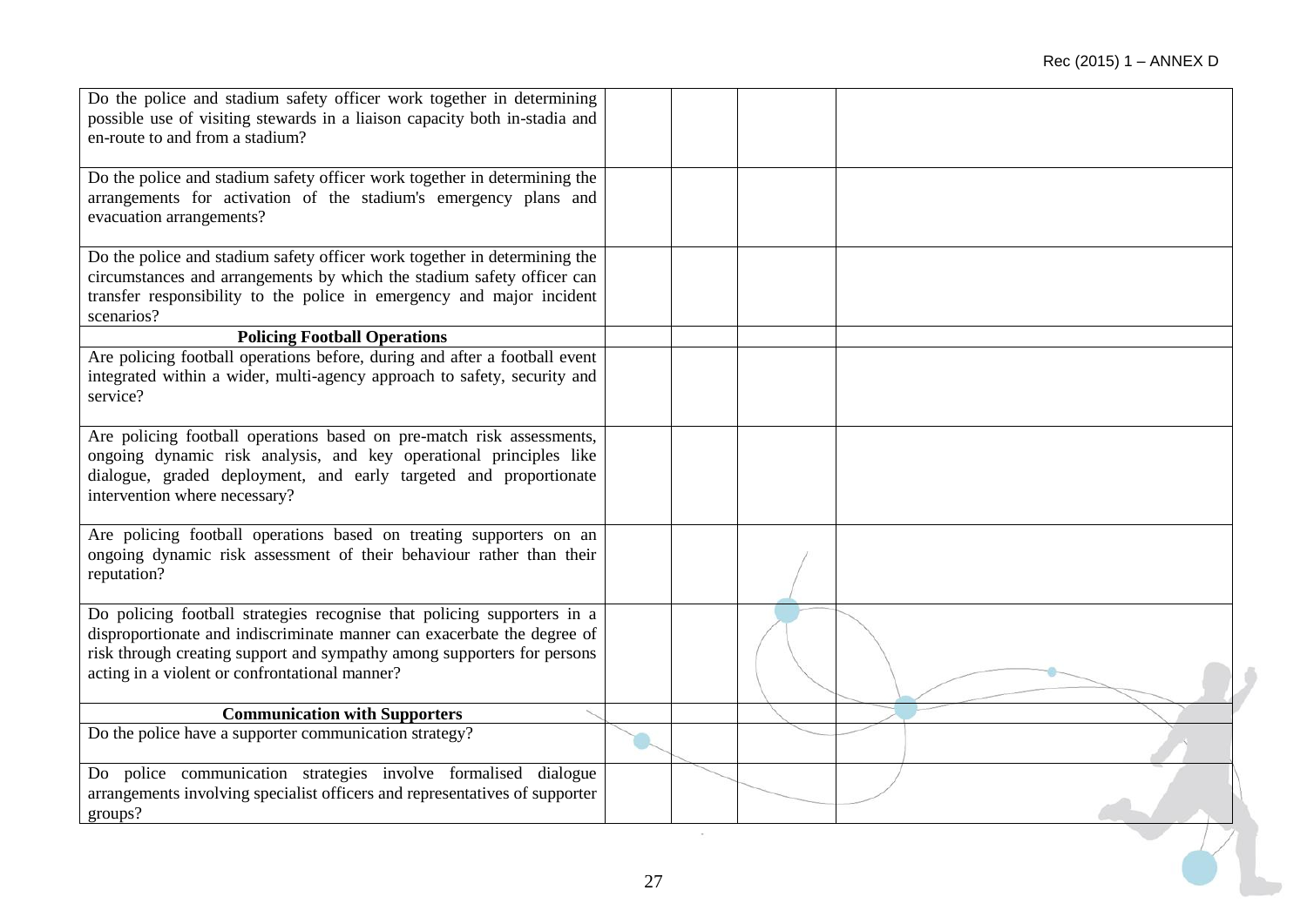| Do police communication strategies involve frontline police officers<br>communicating with all supporters during a policing football operation?                                                                                                                               |    |  |  |
|-------------------------------------------------------------------------------------------------------------------------------------------------------------------------------------------------------------------------------------------------------------------------------|----|--|--|
|                                                                                                                                                                                                                                                                               |    |  |  |
| Is account taken of international experience and good practice in terms of<br>the use of dialogue approach to assist in reducing risks and encouraging<br>self-regulation by supporters?                                                                                      |    |  |  |
| Do frontline policing football personnel, including crowd control units,<br>receive training in effective dialogue and conflict resolution skills?                                                                                                                            |    |  |  |
| <b>Exclusion Measures</b>                                                                                                                                                                                                                                                     |    |  |  |
| Does the national legislative, regulatory and administrative framework<br>make provision for the imposition of exclusion measures (e.g. banning<br>orders) on persons who have caused or contributed to violence or other<br>criminality in connection with a football event? |    |  |  |
| Are the exclusion measures supplementary to penalties imposed in<br>accordance with the criminal justice arrangements for individual acts of<br>football-related criminality?                                                                                                 |    |  |  |
| Are football exclusion measures imposed following a judicial or<br>administrative procedure?                                                                                                                                                                                  |    |  |  |
| Are the exclusion arrangements limited to prohibiting entry to football<br>matches?                                                                                                                                                                                           |    |  |  |
| Are the exclusion arrangements designed to prevent football criminality<br>inside and outside or stadia?                                                                                                                                                                      |    |  |  |
| Do the exclusion measures include travel restrictions or other means for<br>preventing banned persons from participating in and/or organising<br>football related disorder in another country?                                                                                |    |  |  |
| <b>International Police Co-operation</b>                                                                                                                                                                                                                                      |    |  |  |
| Are international police co-operation arrangements in respect of football<br>matches with an international dimension undertaken in accordance with<br>the measures contained in the European Handbook?                                                                        |    |  |  |
|                                                                                                                                                                                                                                                                               |    |  |  |
|                                                                                                                                                                                                                                                                               | 28 |  |  |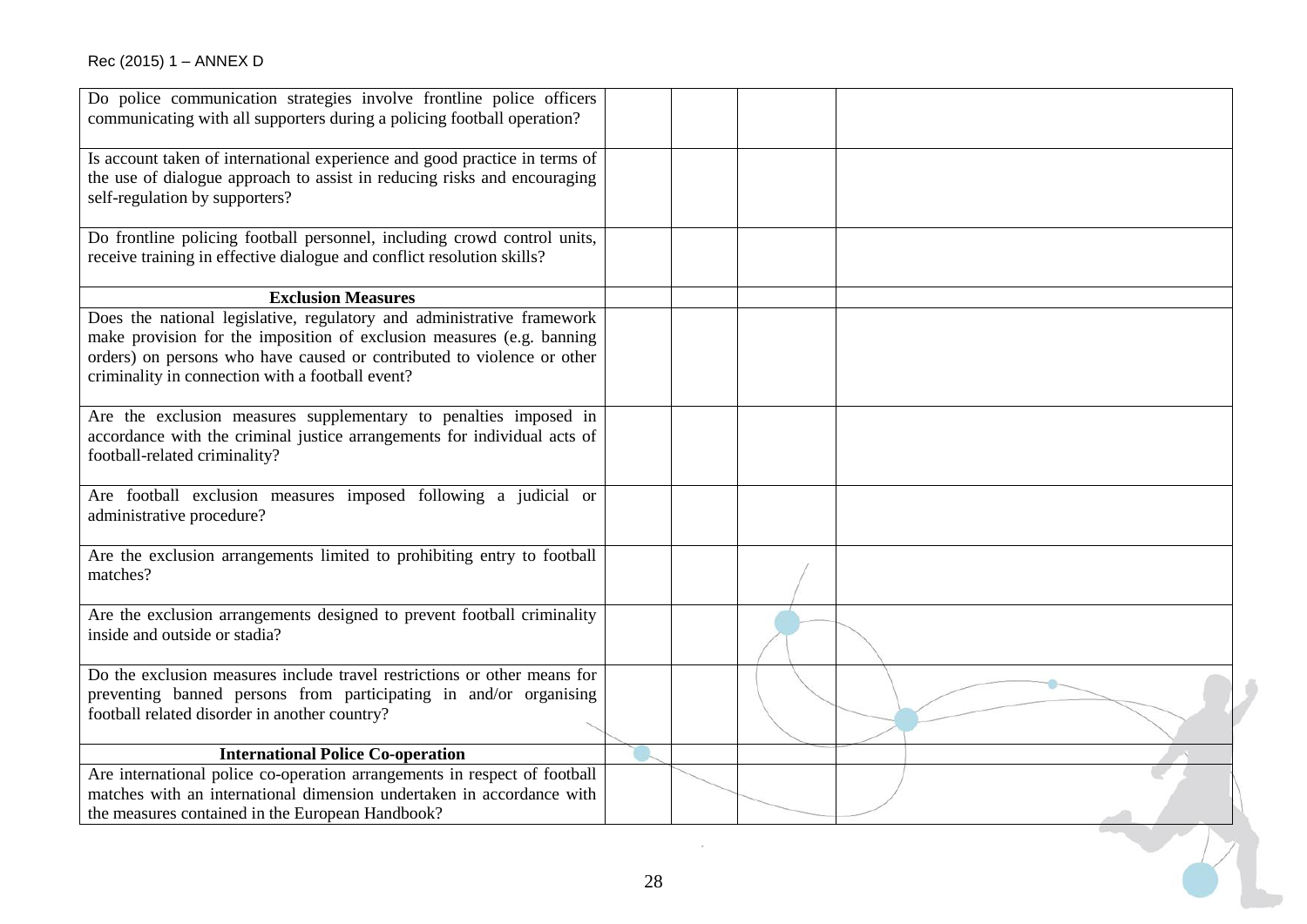| Does a National Football Information Point (NFIP) act as the single point<br>of contact for international police co-operation in respect of international<br>(club and country) football events?                                                                                           |        |  |  |
|--------------------------------------------------------------------------------------------------------------------------------------------------------------------------------------------------------------------------------------------------------------------------------------------|--------|--|--|
| Does the NFIP undertake comparable duties in respect of other<br>international sports events?                                                                                                                                                                                              |        |  |  |
| Is the NFIP staffed and equipped to undertake its functions effectively?                                                                                                                                                                                                                   |        |  |  |
| Is the NFIP supported by national policing arrangements designed to<br>provide the NFIP with timely and accurate information and intelligence?                                                                                                                                             |        |  |  |
| <b>National Role of NFIPs</b>                                                                                                                                                                                                                                                              |        |  |  |
| Does the NFIP also undertake a range of national football policing<br>support functions?                                                                                                                                                                                                   |        |  |  |
| Does the NFIP act as source of national expertise in respect of football<br>policing and associated safety and security matters?                                                                                                                                                           |        |  |  |
| Does the NFIP co-ordinate and deliver training for intelligence officers<br>and / or spotters?                                                                                                                                                                                             |        |  |  |
| Does the NFIP have access to relevant national police databases?                                                                                                                                                                                                                           |        |  |  |
| Does the NFIP prepare and refine profiles on the behaviour of national<br>and club supporters, including risk-groups, and the circumstances which<br>can increase potential risk?                                                                                                          |        |  |  |
| <b>Communication and Media Strategy</b>                                                                                                                                                                                                                                                    |        |  |  |
| Do police spokespersons work closely with their counterparts in<br>government, municipal authorities, football authorities, and other partner<br>agencies in the preparation and delivery of a comprehensive-<br>communications and media handling strategies at national and local level? |        |  |  |
|                                                                                                                                                                                                                                                                                            |        |  |  |
|                                                                                                                                                                                                                                                                                            | $\sim$ |  |  |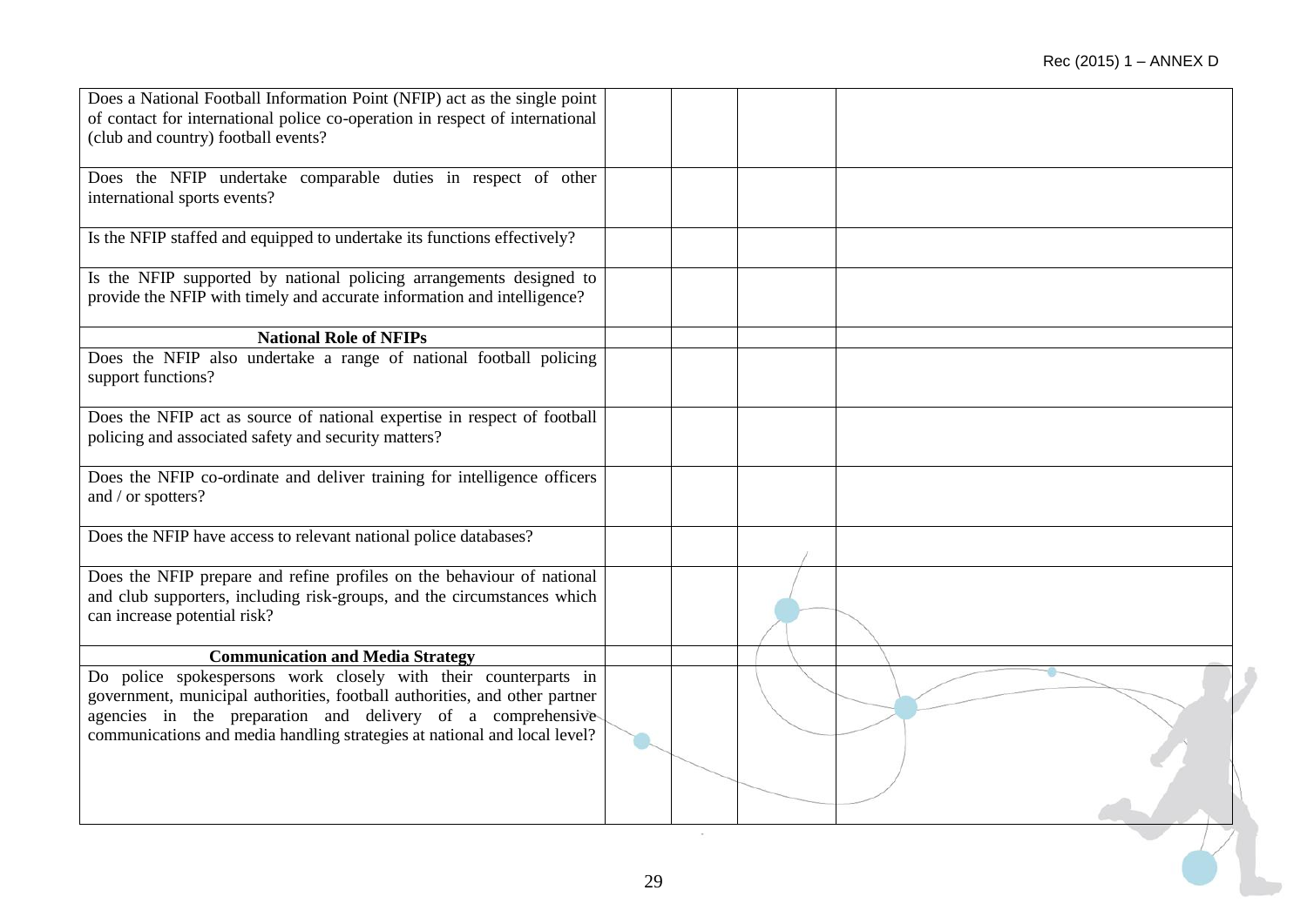| Do police spokespersons work in partnership with governmental agencies,      |  |
|------------------------------------------------------------------------------|--|
| football authorities, professional football clubs and other partner agencies |  |
| in explaining to supporters and the wider community the various elements     |  |
| of an integrated approach to safety, security and service?                   |  |
|                                                                              |  |
| Do police spokes persons use the media to provide supporters with a wide     |  |
| range of information on policing football operations, behavioural            |  |
| tolerance levels, and relevant legislative and regulatory provisions?        |  |
|                                                                              |  |
| Do local police spokespersons use the media to provide information and       |  |
| reassurance to local communities and businesses in cities and towns          |  |
| hosting football matches?                                                    |  |
|                                                                              |  |
| <b>Serious and Organised Criminality</b>                                     |  |
| Are policing units specialising in serious and organised criminality         |  |
| consulted regarding threats (e.g. counterfeit tickets and unauthorised sale  |  |
| of tickets) posed by crime networks in connection with football events?      |  |
|                                                                              |  |
| <b>Counter Terrorism</b>                                                     |  |
| Do local police, stadium managers and stadium safety officers consult        |  |
| national police counter terrorist units regarding the threat of a terrorist  |  |
| incident in connection with a football event (inside and outside of stadia)  |  |
| and possible mitigation measures?                                            |  |
|                                                                              |  |

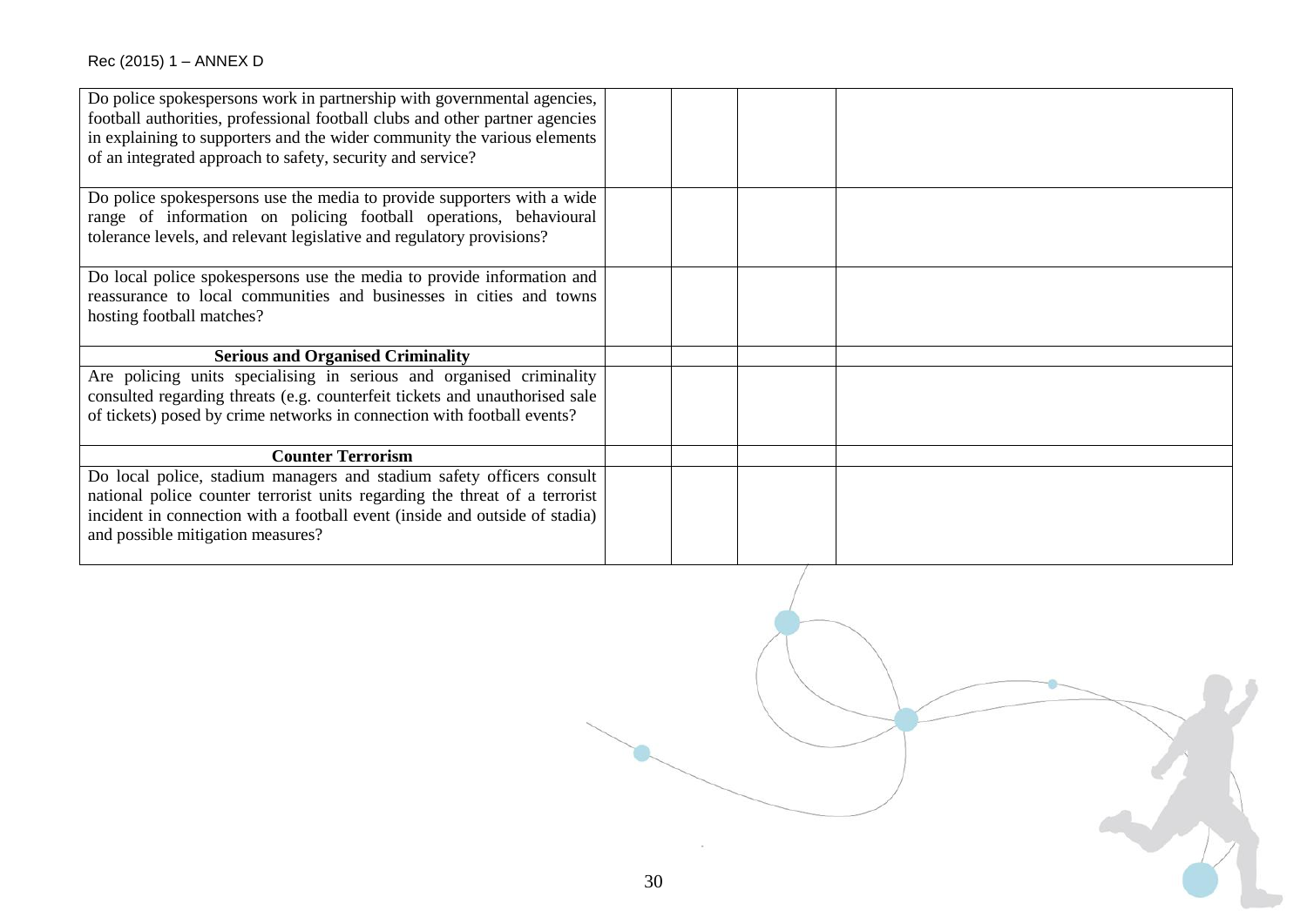| <b>Council of Europe - Standing Committee</b><br>Recommendation Rec (2015) 1 on Safety, Security and Service at Football Matches and other Sports Events                                                                                                                                                                                        |     |                |                  |                               |
|-------------------------------------------------------------------------------------------------------------------------------------------------------------------------------------------------------------------------------------------------------------------------------------------------------------------------------------------------|-----|----------------|------------------|-------------------------------|
| <b>CHECKLIST - SERVICE THEMES (Annex C of the Recommendation)</b>                                                                                                                                                                                                                                                                               |     |                |                  |                               |
|                                                                                                                                                                                                                                                                                                                                                 |     |                |                  |                               |
| Do current arrangements comply with Recommended Good Practices (as adapted to fit national circumstances) set out in Annex C of the Recommendation                                                                                                                                                                                              |     |                |                  |                               |
| <b>Recommended Good Practice</b>                                                                                                                                                                                                                                                                                                                | Yes | N <sub>0</sub> | <b>Partially</b> | <b>Explanation or Comment</b> |
| <b>Core Principles</b>                                                                                                                                                                                                                                                                                                                          |     |                |                  |                               |
| Do safety and security arrangements for football events (inside and outside of<br>stadia) take account of the positive impact that service measures can have on<br>safety and security risks?                                                                                                                                                   |     |                |                  |                               |
| Do safety and security arrangements for football events (inside and outside of<br>stadia) recognise that individuals and groups respond positively when treated<br>in a welcoming, inclusive and respectful manner?                                                                                                                             |     |                |                  |                               |
| Do safety and security arrangements for football events (inside and outside of<br>stadia) recognise that service measures can assist in preventing the escalation<br>of minor incidents into significant public disorder and can help to<br>marginalise, identify and respond proportionately to any individuals or<br>groups causing problems? |     |                |                  |                               |
| Do safety and security arrangements for football events (inside and outside of<br>stadia) recognise that the provision of good facilities and a welcoming<br>environment can generate self-regulation amongst supporters and increase<br>levels of compliance with police and steward safety and security instructions?                         |     |                |                  |                               |
|                                                                                                                                                                                                                                                                                                                                                 |     |                |                  |                               |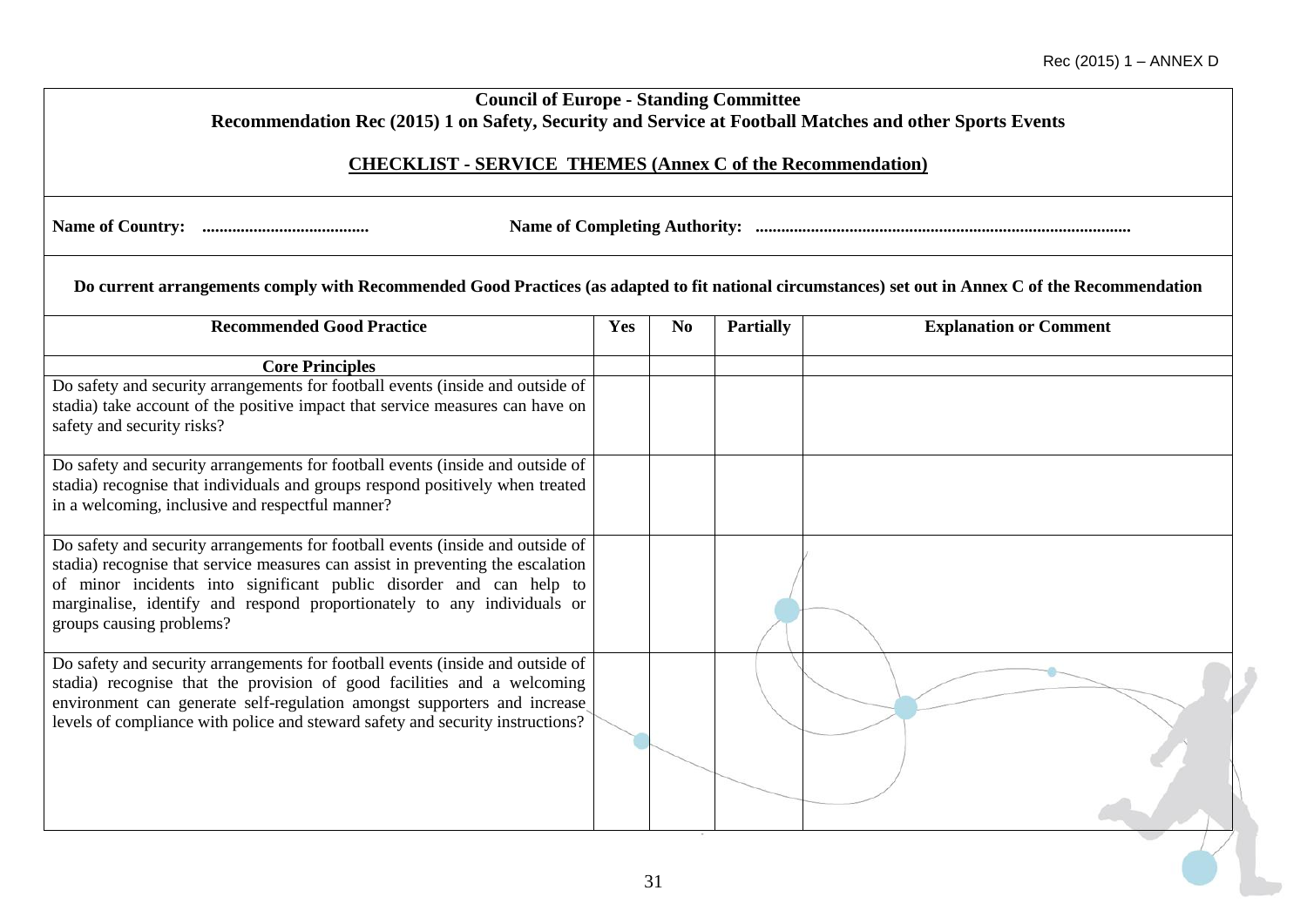| <b>National Co-ordination Arrangements</b>                                                                                                                                                                                                                                                                                       |    |  |
|----------------------------------------------------------------------------------------------------------------------------------------------------------------------------------------------------------------------------------------------------------------------------------------------------------------------------------|----|--|
| Do national multi-agency co-ordination arrangements stress the importance<br>of service measures in developing and implementing an integrated approach<br>to preventing and countering safety and security risks?                                                                                                                |    |  |
| Do national multi-agency co-ordination arrangements take account of the<br>importance of communities and supporters being consulted and kept<br>proactively informed about key elements of the integrated approach to safety,<br>security and service?                                                                           |    |  |
| Do national multi-agency co-ordination arrangements encourage private and<br>public agencies at national and local level to engage in preventative and<br>community-wide initiatives?                                                                                                                                            |    |  |
| <b>Local Co-ordination Arrangements</b>                                                                                                                                                                                                                                                                                          |    |  |
| Are multi-agency co-ordination arrangements in place at municipal level to<br>ensure that all local agencies work together in providing a range of services<br>to supporters in cities and towns hosting football events?                                                                                                        |    |  |
| Do local multi-agency co-ordination bodies oversee the provision of public<br>transportation, hospitality related activities, information channels and other<br>service-related measures?                                                                                                                                        |    |  |
| Do local multi-agency co-ordination arrangements oversee the preparation of<br>appropriate and preventative service measures designed to enhance the<br>football experience for supporters?                                                                                                                                      |    |  |
| Do local multi-agency co-ordination arrangements oversee the preparation<br>and delivery of local communication strategies designed to ensure that<br>supporters and the wider community are consulted and kept informed of<br>operational strategies in public and private spaces (including in and around<br>football stadia)? |    |  |
| Do local multi-agency co-ordination arrangements promote and facilitate<br>delivery of football-related community and wider social preventative projects                                                                                                                                                                         |    |  |
|                                                                                                                                                                                                                                                                                                                                  |    |  |
|                                                                                                                                                                                                                                                                                                                                  | 32 |  |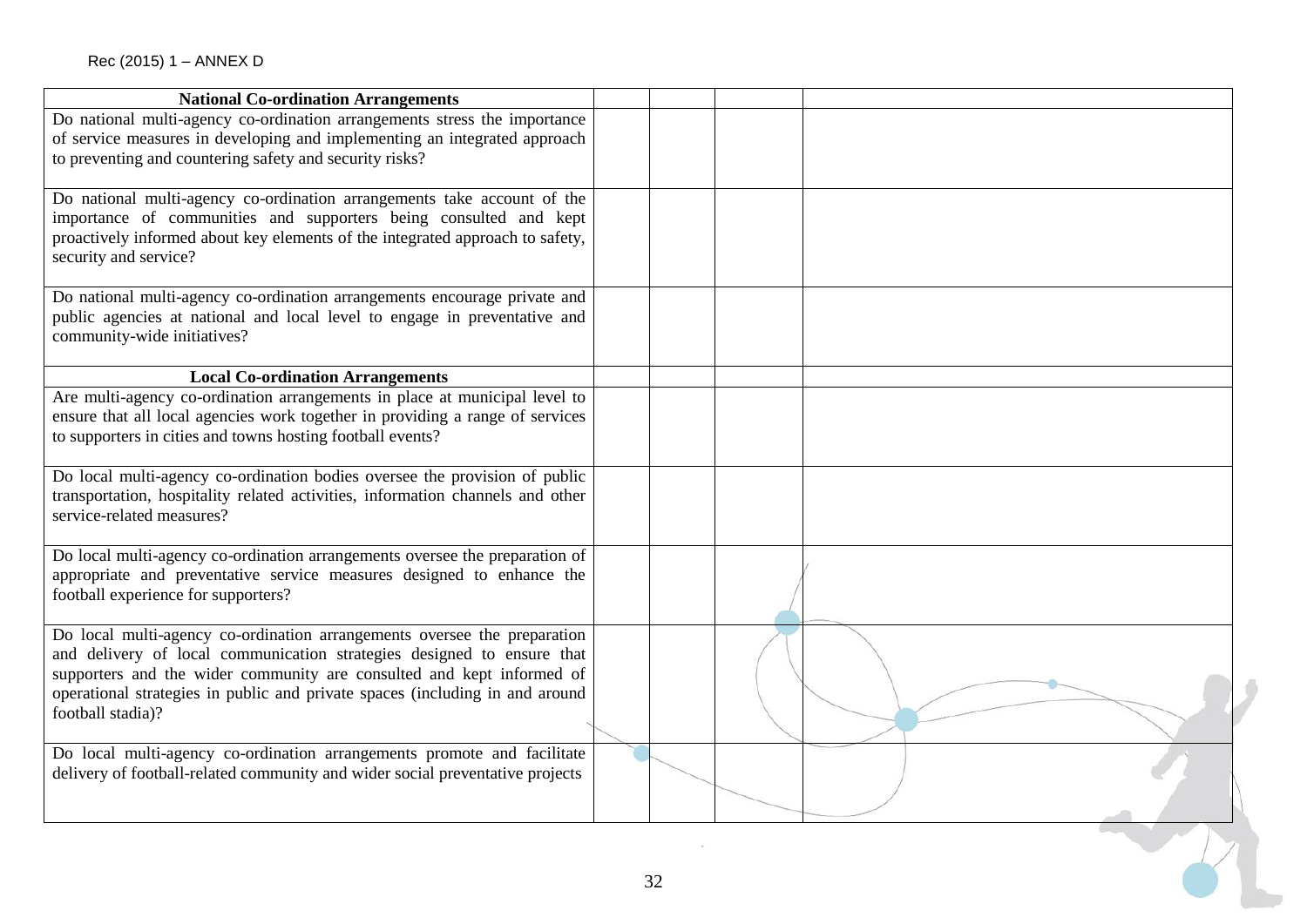| Do local multi-agency co-ordination arrangements promote the active                                                                                       |    |  |  |
|-----------------------------------------------------------------------------------------------------------------------------------------------------------|----|--|--|
| engagement of local football clubs and partner agencies within local                                                                                      |    |  |  |
| communities?                                                                                                                                              |    |  |  |
| <b>Events in Public Places</b>                                                                                                                            |    |  |  |
| Do the municipal authorities co-ordinate the local arrangements for managing                                                                              |    |  |  |
| organised and spontaneous public events associated with football                                                                                          |    |  |  |
| tournaments and high profile football matches?                                                                                                            |    |  |  |
| Do the municipal authorities ensure that creating a hospitable and welcoming                                                                              |    |  |  |
| environment is treated as a high priority by all the relevant public and private                                                                          |    |  |  |
| agencies?                                                                                                                                                 |    |  |  |
| Is full account taken of international experience and good practices in respect                                                                           |    |  |  |
| of creating a safe, secure and welcoming atmosphere and the provision of                                                                                  |    |  |  |
| facilities for visiting supporters?                                                                                                                       |    |  |  |
|                                                                                                                                                           |    |  |  |
| <b>Policing Football Events</b><br>Do policing football strategies take account of the benefits associated with                                           |    |  |  |
| providing a reassuring, respectful and welcoming environment to supporters                                                                                |    |  |  |
| as part of wider crowd management operations?                                                                                                             |    |  |  |
|                                                                                                                                                           |    |  |  |
| Do policing football operations take account of the importance of dialogue<br>with supporters as a means of reducing tensions and risks and marginalising |    |  |  |
| the influence of any persons acting in a criminal or provocative manner?                                                                                  |    |  |  |
|                                                                                                                                                           |    |  |  |
| Are policing football operations intelligence-led, based on dynamic risk                                                                                  |    |  |  |
| assessment and, in the event of any unacceptable behaviour, a targeted and<br>proportionate response?                                                     |    |  |  |
|                                                                                                                                                           |    |  |  |
| Do senior officers responsible for policing football events receive training on                                                                           |    |  |  |
| crowd dynamics, dynamic risk assessment, proportionate and targeted                                                                                       |    |  |  |
| interventions and the importance of adopting a communication and service-<br>focused approach to supporters?                                              |    |  |  |
|                                                                                                                                                           |    |  |  |
|                                                                                                                                                           |    |  |  |
|                                                                                                                                                           |    |  |  |
|                                                                                                                                                           |    |  |  |
|                                                                                                                                                           | 33 |  |  |
|                                                                                                                                                           |    |  |  |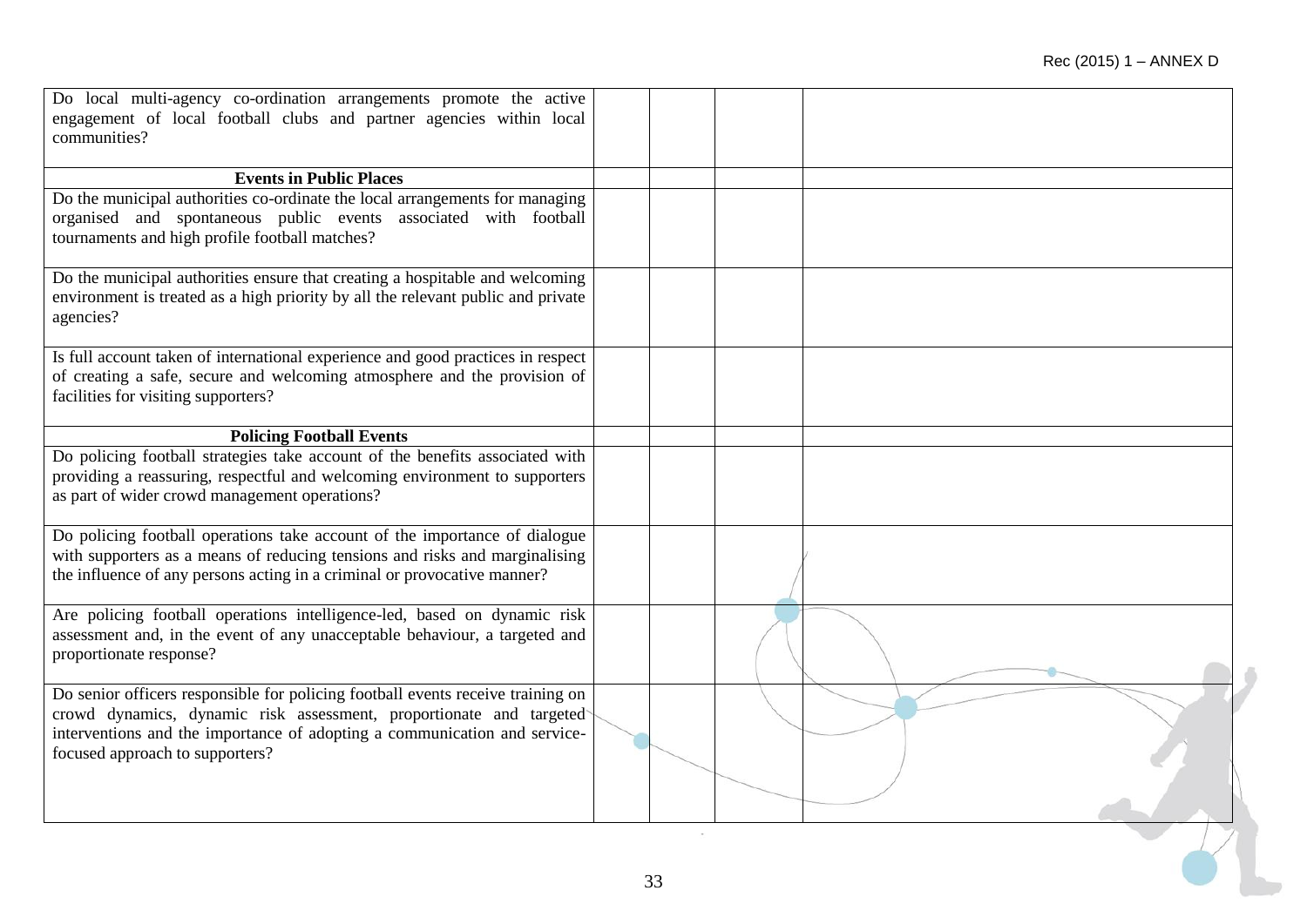| Do front line police officers participating in policing football operations<br>receive training in inter-personal skills, effective dialogue and conflict<br>resolution?                                                                                                                                                                           |    |  |
|----------------------------------------------------------------------------------------------------------------------------------------------------------------------------------------------------------------------------------------------------------------------------------------------------------------------------------------------------|----|--|
|                                                                                                                                                                                                                                                                                                                                                    |    |  |
| <b>Inclusiveness and Combating Discrimination and Intolerance</b>                                                                                                                                                                                                                                                                                  |    |  |
| Do the relevant public and private authorities recognise, and take steps to<br>ensure, that the football experience (inside and outside of stadia) is<br>welcoming and enjoyable for everyone irrespective of their race, colour,<br>language, religion, nationality, national or ethnic origin, disability, age,<br>gender or sexual orientation? |    |  |
| Does the national legislative, regulatory and administrative framework<br>provide a clear definition of what constitutes discriminatory and intolerant<br>behaviour?                                                                                                                                                                               |    |  |
| Does the national legislative, regulatory and administrative framework<br>prohibit racist and other discriminatory and include provision to impose<br>sanctions and exclusion measures on persons convicted of related offences?                                                                                                                   |    |  |
| Is specialist training provided for the police, stewards and other safety and<br>security personnel on recognising extremist and discriminatory material and<br>behaviour?                                                                                                                                                                         |    |  |
| Is awareness training provided to all persons involved in the criminal justice<br>system, including the police, prosecutors and adjudicators, in order to<br>facilitate the prosecution of extremist or discriminatory related offences?                                                                                                           |    |  |
| Is there a national body set up to co-ordinate and oversee delivery of<br>measures designed to prevent and counter racist and other forms of<br>discriminatory behaviour and intolerance in connection with football events?                                                                                                                       |    |  |
| Are supporter-led anti-racist and discriminatory initiatives encouraged and<br>supported?                                                                                                                                                                                                                                                          |    |  |
| Do the football authorities and clubs recognise, and take steps to ensure, that<br>the stadium experience is inclusive and attractive to all communities?                                                                                                                                                                                          |    |  |
|                                                                                                                                                                                                                                                                                                                                                    | 34 |  |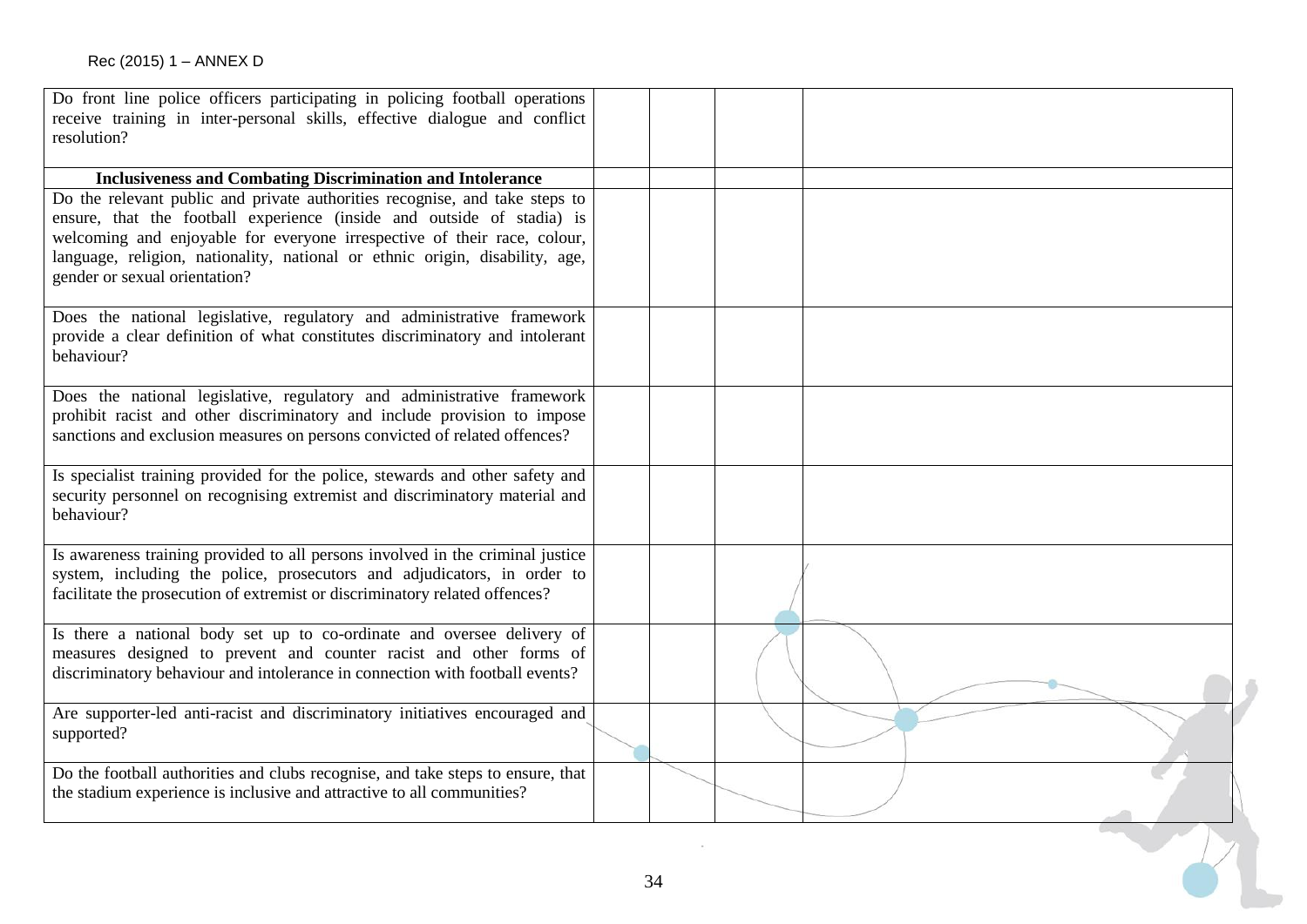| Do stadium entry regulations prohibit any form of discriminatory behaviour      |    |  |
|---------------------------------------------------------------------------------|----|--|
| or demonstrations of intolerance or political extremism?                        |    |  |
|                                                                                 |    |  |
| Do stadium management use recruitment strategies to ensure that stadium         |    |  |
| personnel, including stewards, reflect all local communities?                   |    |  |
|                                                                                 |    |  |
| Are both genders and all communities actively encouraged to submit              |    |  |
| applications to work in the stadium?                                            |    |  |
|                                                                                 |    |  |
| <b>Inclusiveness and Disabled Supporters</b>                                    |    |  |
| Do public and private agencies involved in football events (inside and outside  |    |  |
| of stadia) make arrangements to enable supporters with disabilities to          |    |  |
| exercise their right to participate fully in such events?                       |    |  |
|                                                                                 |    |  |
| Are football stadia and other organised venues for supporters designed or       |    |  |
| adapted to provide appropriate access, viewing, refreshment, toilet and other   |    |  |
| facilities for supporters with disabilities?                                    |    |  |
|                                                                                 |    |  |
| <b>Community Engagement</b>                                                     |    |  |
| Do municipal authorities, police, stadium safety officers work together in      |    |  |
| assessing risks and preparing appropriate and proportionate preventative        |    |  |
| measures designed to minimise disruption to local communities and               |    |  |
| businesses, in particular those located in the vicinity of football stadia?     |    |  |
|                                                                                 |    |  |
| Do municipal authorities, in partnership with the police, football clubs and    |    |  |
| other key local agencies, engage in preventative, crime prevention,             |    |  |
| educational and other community initiatives?                                    |    |  |
|                                                                                 |    |  |
| Is full account taken of international experience and good practices in respect |    |  |
| of encouraging and developing a range of football-related crime prevention,     |    |  |
| education and social cohesion initiatives?                                      |    |  |
|                                                                                 |    |  |
| <b>Stadium Safety Management Arrangements</b>                                   |    |  |
| Do all football clubs recognise and act upon the importance of adopting and     |    |  |
| implementing a service-focused approach in reducing and managing in-stadia      |    |  |
| safety and security risks?                                                      |    |  |
|                                                                                 |    |  |
|                                                                                 |    |  |
|                                                                                 |    |  |
|                                                                                 | 35 |  |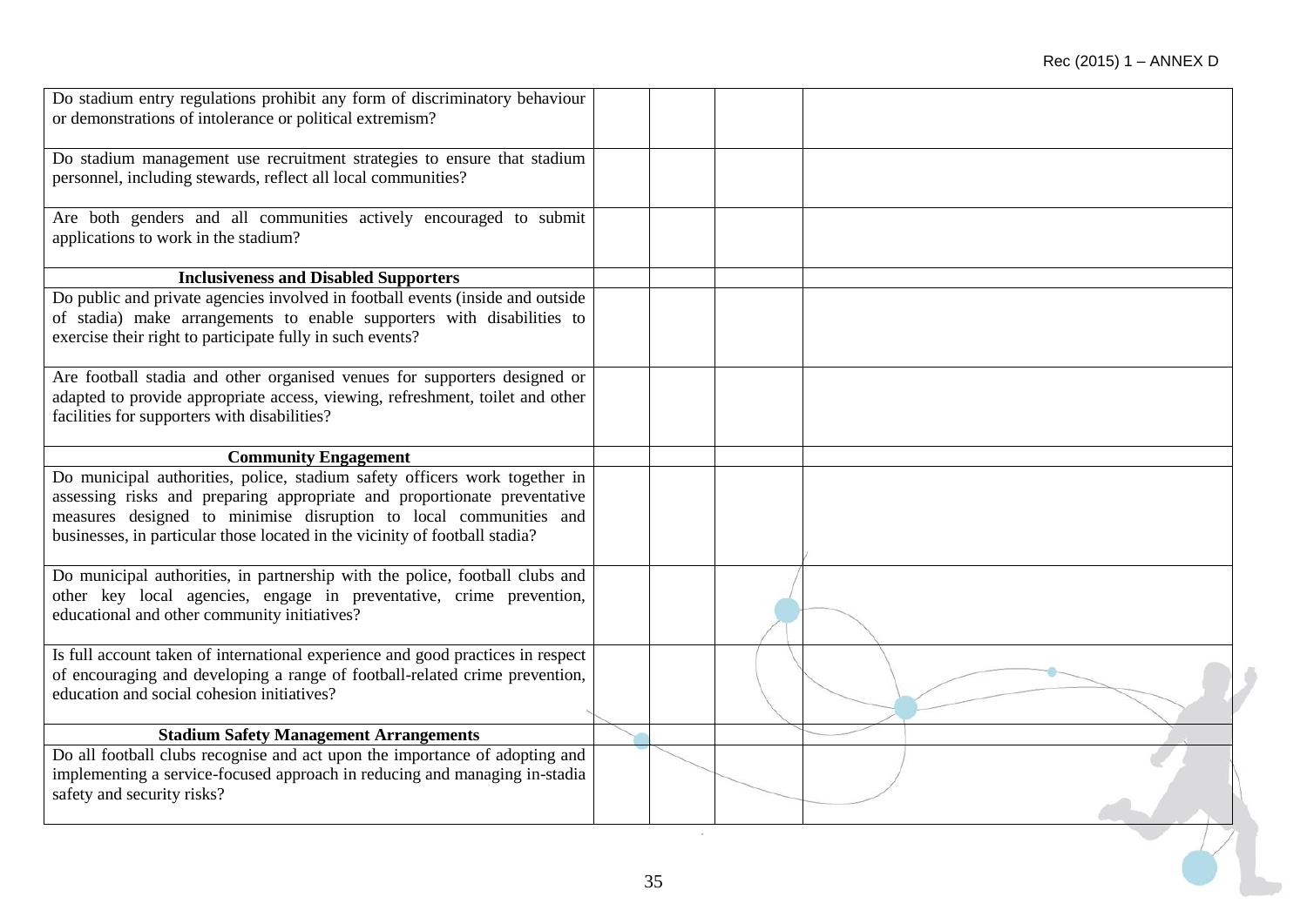| Do stadium safety officers ensure that a service ethos is embodied in stadium<br>safety management arrangements?                                                                                                                            |  |  |
|---------------------------------------------------------------------------------------------------------------------------------------------------------------------------------------------------------------------------------------------|--|--|
| Are stadium personnel required and trained to provide spectators with a<br>friendly, respectful and welcoming demeanour, even in stressful or<br>challenging circumstances, like searching on entry?                                        |  |  |
| Are stewards required to communicate with spectators and, where possible,<br>explain if and how a particular safety measures is designed to protect the<br>health and safety of spectators?                                                 |  |  |
| Are spectators encouraged, and provided with the means, to report violent,<br>discriminatory and other unacceptable or prohibited behaviour?                                                                                                |  |  |
| <b>Supporter Liaison Officers (SLOs)</b>                                                                                                                                                                                                    |  |  |
| Have all higher level football clubs appointed a Supporter Liaison Officer<br>(SLO) to act as a communication link between the club and its supporters?                                                                                     |  |  |
| Do SLOs also act as a liaison point between supporters and other key<br>agencies, such as the police, municipal authorities, transport and travel<br>companies, local community groups?                                                     |  |  |
| Do SLOs also work with stadium management to help ensure that the stadium<br>is adapted to provide disabled supporters with appropriate access, circulation,<br>viewing arrangements and suitable toilet, refreshment and other facilities? |  |  |
| Do SLOs work to ensure that their stadium is welcoming to all communities,<br>including ethnic minorities and lesbian, gay, bisexual and transgender<br>(LGBT) supporters?                                                                  |  |  |
| Do SLOs work to ensure that the stadium incorporates provision for women,<br>children, families and junior supporters?                                                                                                                      |  |  |
| <b>Supporters' Charters</b>                                                                                                                                                                                                                 |  |  |
| Are football clubs encouraged to liaise with SLOs and supporter groups about<br>the development and implementation of supporters' charters?                                                                                                 |  |  |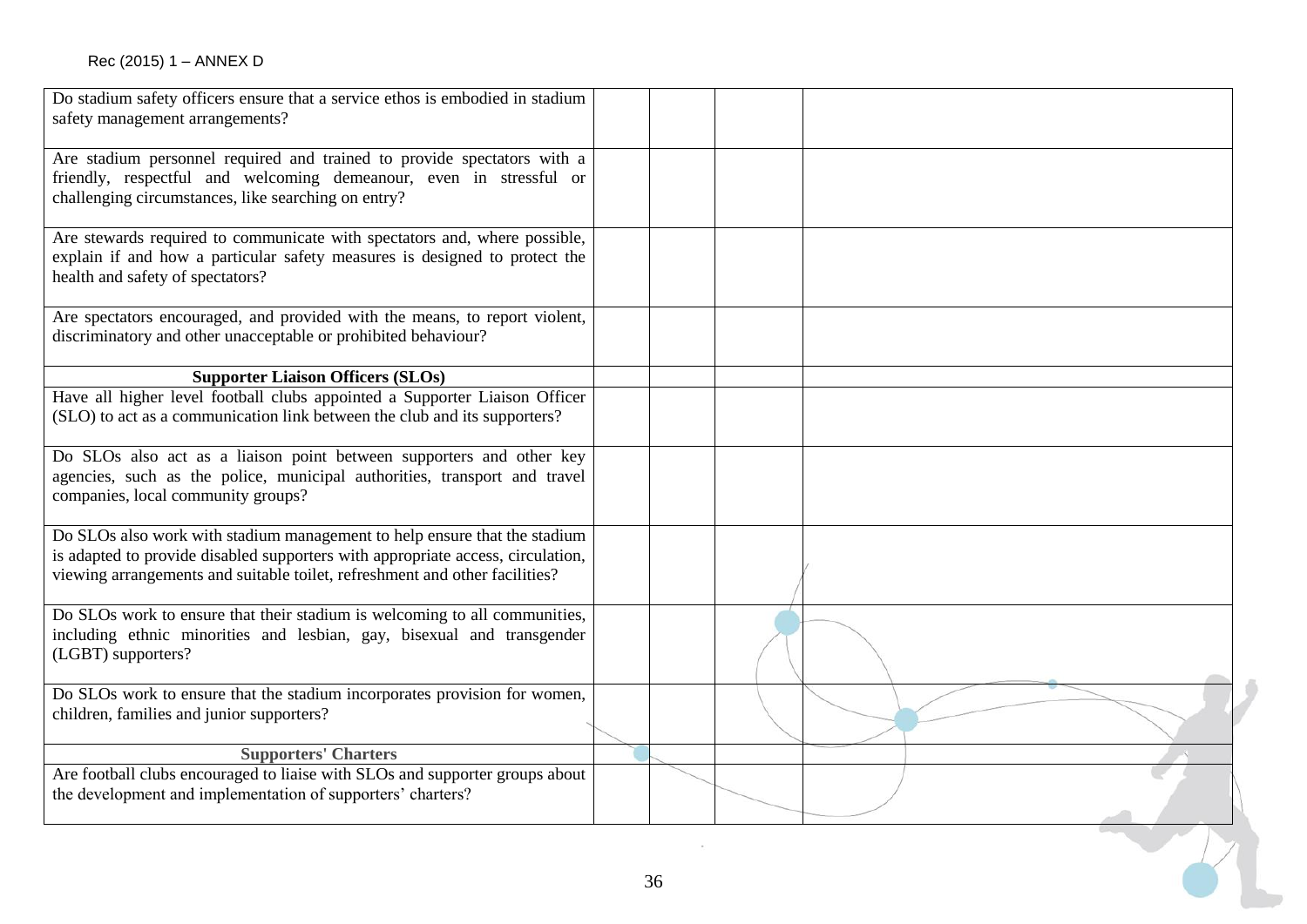| Is full account taken of international experience, good practices and guidance<br>on supporters charters?                                                                                                                                                                                                              |    |  |  |
|------------------------------------------------------------------------------------------------------------------------------------------------------------------------------------------------------------------------------------------------------------------------------------------------------------------------|----|--|--|
|                                                                                                                                                                                                                                                                                                                        |    |  |  |
| <b>Fan Embassies</b>                                                                                                                                                                                                                                                                                                   |    |  |  |
| Do supporter organisations, or supporter focused projects, provide fan<br>embassies for tournament or high profile international football events to relay<br>a range of important advice and support to visiting supporters?                                                                                           |    |  |  |
| Do governmental, police, municipalities support the work of fan embassies?                                                                                                                                                                                                                                             |    |  |  |
| Is full account taken of international experience, good practices and guidance<br>on fan embassies?                                                                                                                                                                                                                    |    |  |  |
| <b>Fan Coaching</b>                                                                                                                                                                                                                                                                                                    |    |  |  |
| Have "fan coaching" initiatives been developed and implemented?                                                                                                                                                                                                                                                        |    |  |  |
| Is full account taken of international experience, good practices and guidance<br>on fan coaching?                                                                                                                                                                                                                     |    |  |  |
| <b>Communication and Media Strategy</b>                                                                                                                                                                                                                                                                                |    |  |  |
| Are multi-agency supporter communication strategies in place at both<br>national and local level?                                                                                                                                                                                                                      |    |  |  |
| Do the municipal authorities, police and football clubs engage with SLOs,<br>and representatives of supporter groups and supporter-focused initiatives to<br>discuss concerns, share perspectives and work to develop solutions?                                                                                       |    |  |  |
| Do the municipal authorities, police and football clubs engage with<br>representatives of supporter groups and supporter-focused initiatives about<br>the measures required to identify, prevent and counter racist and other<br>discriminatory behaviour at football related events, inside and outside of<br>stadia? |    |  |  |
| Do governmental and municipal authorities, police and football clubs<br>promote and engage in supporter communications events, such as supporter<br>forums?                                                                                                                                                            |    |  |  |
|                                                                                                                                                                                                                                                                                                                        | 37 |  |  |
|                                                                                                                                                                                                                                                                                                                        |    |  |  |